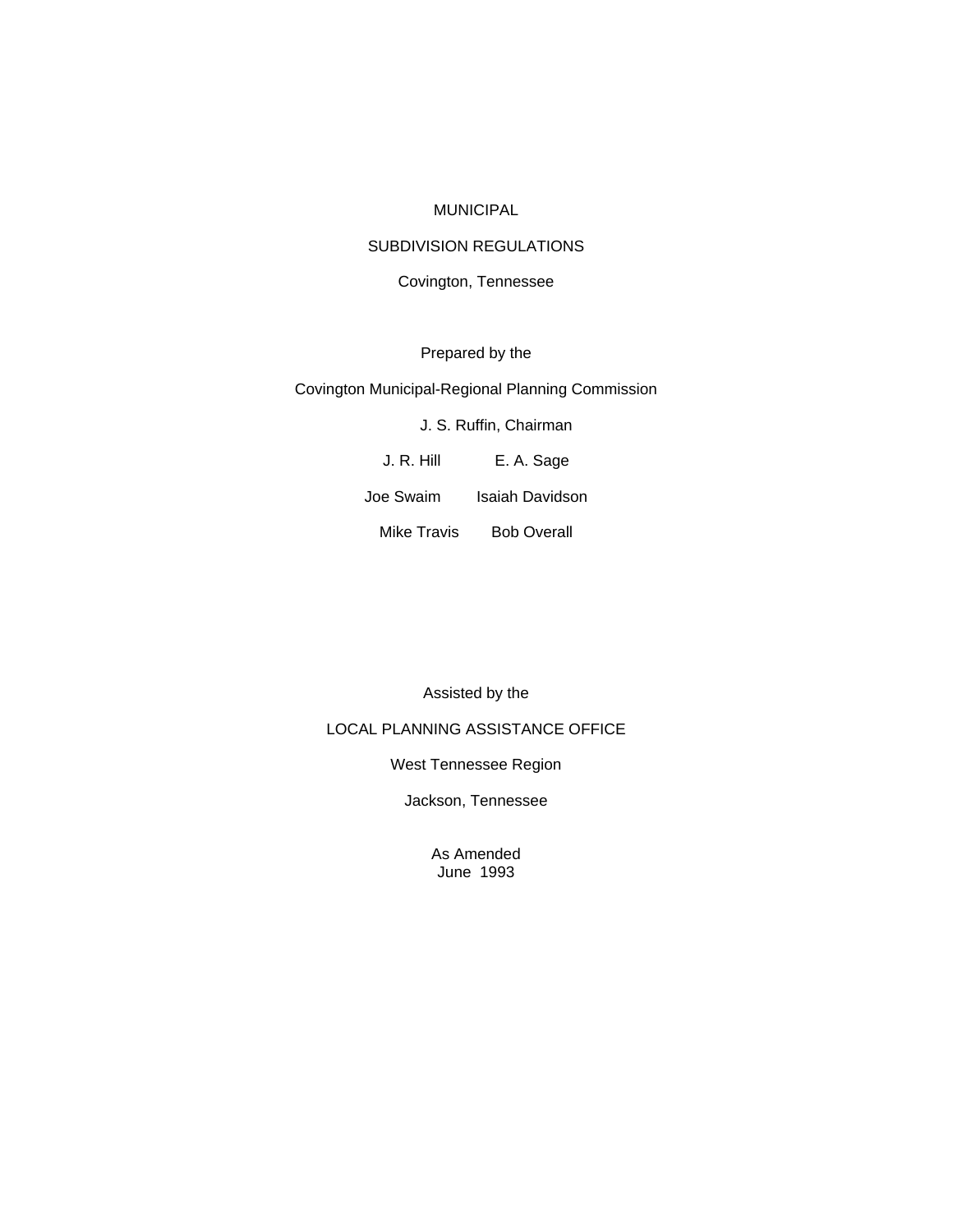# TABLE OF CONTENTS

|                                                                                                                                                                                                                                                                                                                                             | Page                                                                                               |
|---------------------------------------------------------------------------------------------------------------------------------------------------------------------------------------------------------------------------------------------------------------------------------------------------------------------------------------------|----------------------------------------------------------------------------------------------------|
| Article I<br>Purpose, Authority, Jurisdiction                                                                                                                                                                                                                                                                                               |                                                                                                    |
| A. Purpose<br><b>B.</b> Authority<br>C. Jurisdiction                                                                                                                                                                                                                                                                                        | 1-1<br>$1 - 1$<br>$1 - 1$                                                                          |
| Definitions<br>Article II                                                                                                                                                                                                                                                                                                                   |                                                                                                    |
| A. Easement<br>B. Easement, Utility<br>C. Easement, Vehicular<br>D. Plat, Plan, Plot or Replat<br>E. Regional Planning Commission<br>F. Right-of-way<br>G. Roads<br>H. Roadway<br>I. Subdivision                                                                                                                                            | 2-1<br>$2 - 1$<br>$2 - 1$<br>$2 - 1$<br>$2 - 1$<br>$2 - 1$<br>$2 - 1$<br>$2 - 2$<br>$2 - 2$        |
| Article III<br>Procedure for Plat Approval                                                                                                                                                                                                                                                                                                  |                                                                                                    |
| A. General<br><b>B.</b> Preliminary Sketch Plat<br>C. Final Plat<br>D. Minor Plat                                                                                                                                                                                                                                                           | $3 - 1$<br>$3 - 2$<br>$3 - 3$<br>$3-6$                                                             |
| Article IV<br>General Requirements and Minimum<br><b>Standards of Design</b>                                                                                                                                                                                                                                                                |                                                                                                    |
| <b>General Considerations</b><br>А.<br><b>B.</b> Streets<br>C. Blocks<br>D. Lots<br>E. Public Use and Service Areas<br>F. Large Tracts or Parcels<br>G. Group Housing Developments<br>H. Accuracy<br>I. Variances<br>J. Restrictive Covenants<br>K. Zoning and Other Regulations<br>Article V<br>Development Prerequisite to Final Approval | 4-1<br>$4 - 1$<br>$4 - 6$<br>$4 - 6$<br>$4 - 7$<br>$4 - 9$<br>4-9<br>$4 - 9$<br>4-9<br>4-9<br>4-10 |
|                                                                                                                                                                                                                                                                                                                                             |                                                                                                    |
| A. Required Improvements<br>B. Recommended Improvements<br>C. Guarantee in Lieu of Completed                                                                                                                                                                                                                                                | $5 - 1$<br>$5-6$                                                                                   |
| Improvements                                                                                                                                                                                                                                                                                                                                | $5-6$                                                                                              |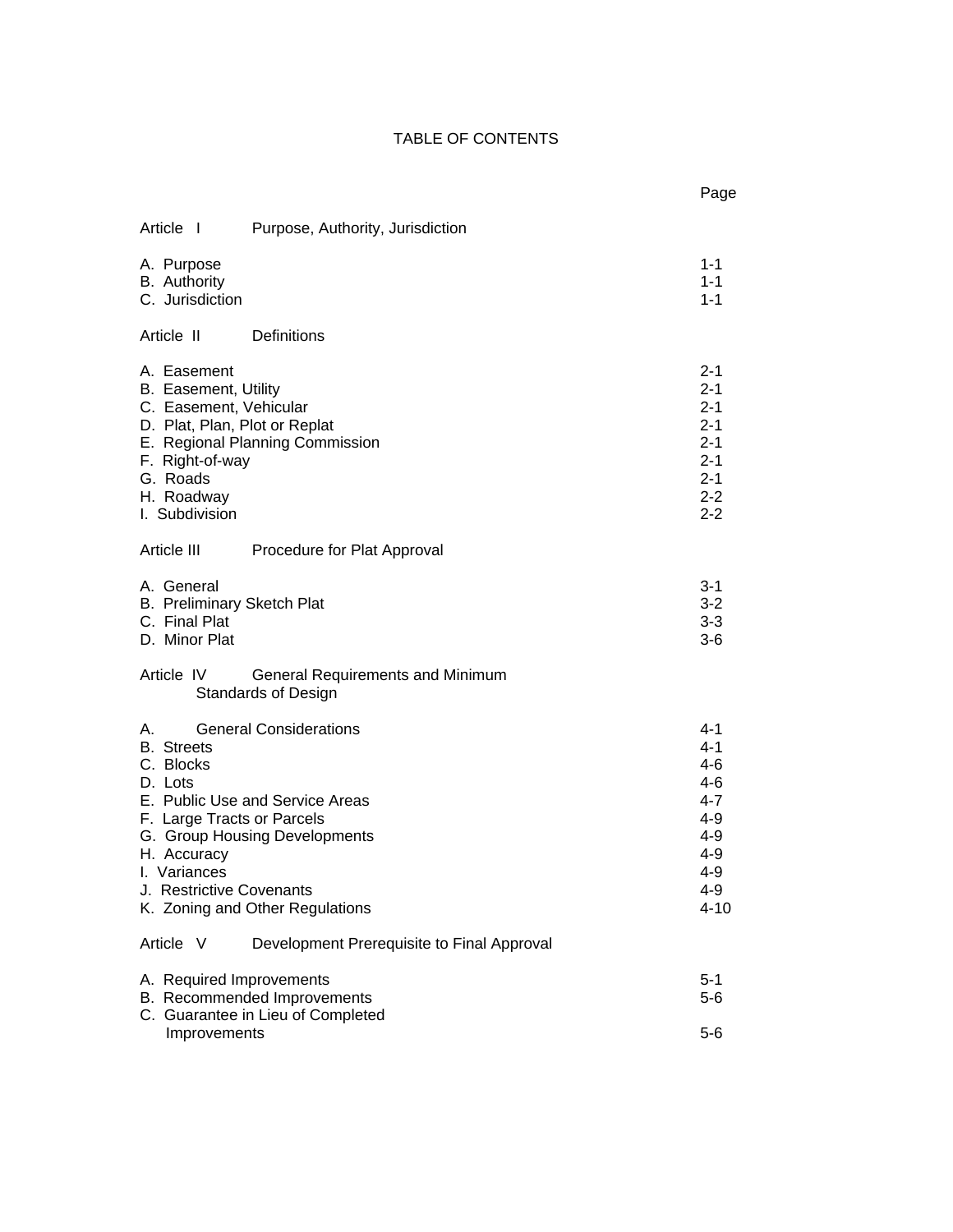| Article VI                            | Enforcement and Penalties for Violations         |                    |
|---------------------------------------|--------------------------------------------------|--------------------|
| A. Enforcement<br><b>B.</b> Penalties |                                                  | $6 - 1$<br>$6 - 1$ |
| Article VII                           | Adoption and Effective Date                      | $7 - 1$            |
| Appendices                            |                                                  |                    |
|                                       | Suggested Steps for a Developer of a Subdivision |                    |
|                                       | Subdivision Record - Preliminary Plat            |                    |

Subdivision Record - Final Plat

Suggested Forms for Final Plat Certification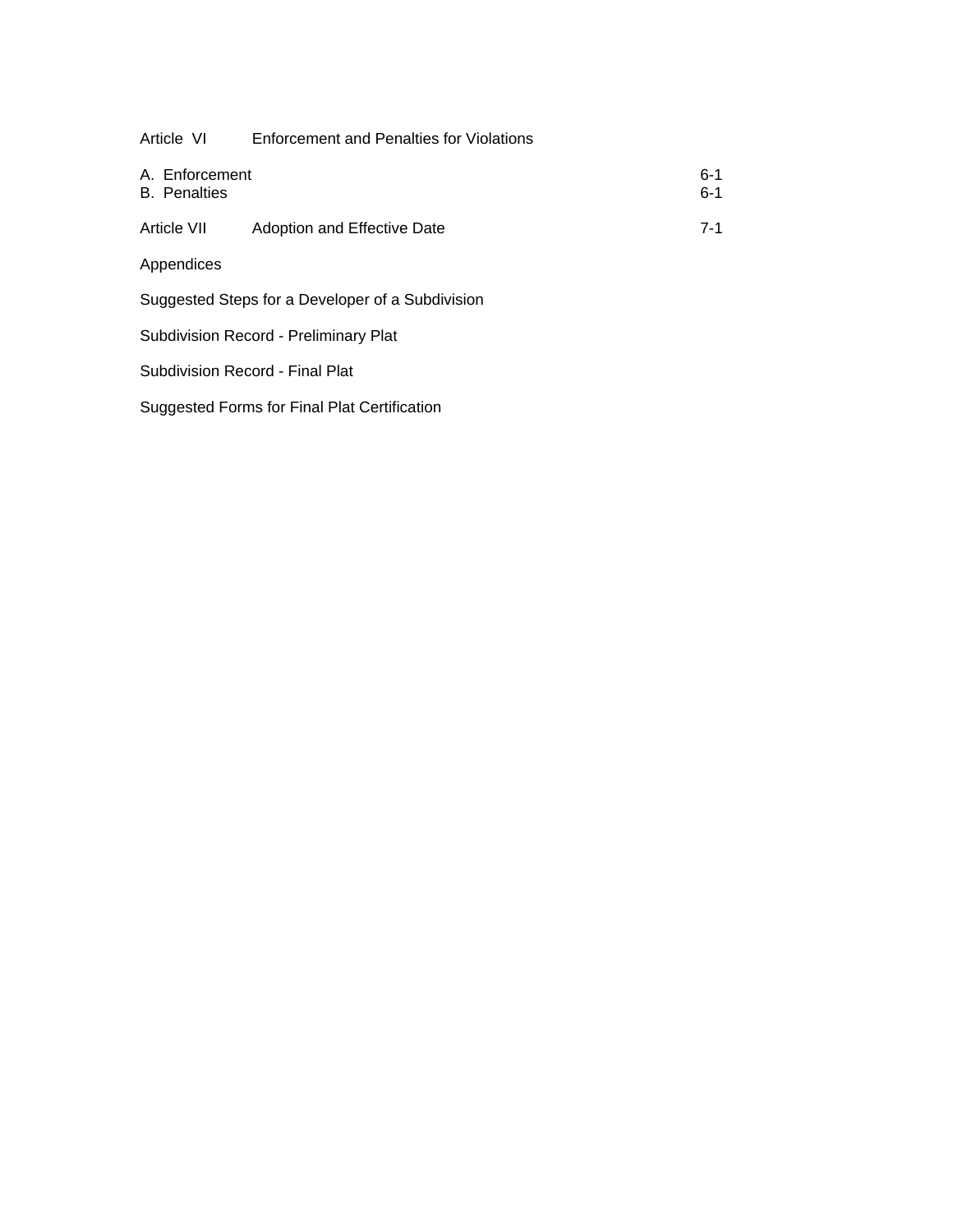### MUNICIPAL SUBDIVISION REGULATIONS

### ARTICLE I: PURPOSE, AUTHORITY, JURISDICTION

#### A. Purpose

Land subdivision is the first step in the process of community development. Once land has been cut up into streets, lots, and blocks and has been publicly recorded, the correction of defects is costly and difficult. Subdivision of land sooner or later becomes a public responsibility, in that roads and streets must be maintained and various public services customary to urban areas must be provided. The welfare of the entire community is thereby affected in many important respects. It is therefore in the interest of the public, the developer and the future owners that subdivisions be conceived, designed and developed in accordance with sound rules and proper minimum standards.

The Major Road and Street Plan, of which certified copies are on file in the Office of the Register of Tipton County, Tennessee and the following standards guiding the planning commission are designed to provide for the harmonious development of the area, to secure a coordinated layout and adequate provision for traffic, and also to secure adequate provision for light, air, recreation, transportation, water, drainage, sewers and other sanitary facilities.

#### B. Authority

These subdivision regulations are adopted under the authority granted by Section 13-3-401 and 13-4-301 through 13-4-309, Tennessee Code Annotated. The Planning Commission has fulfilled the requirements set forth in these acts as prerequisite to the adoption of such regulations.

#### C. Jurisdiction

These regulations shall govern all subdivision of land within the Covington Planning Region, except any subdivision, the plat of which has been registered prior to the adoption of these regulations, or the division and plats of land petitioned by the owners among themselves either in court or by deeds.

### ARTICLE II. DEFINITIONS

Within these regulations, certain terms and conditions are defined as follows:

A. Easement - the right given by the owner of land to another party (either public or private) for a specific limited use of that land.

B. Easement, Utility - The right granted by the owner of land to allow utility facilities to be constructed, maintained, or preserved. Utility easements shall include, but are not limited to, easements for storm drainage, water lines, sewer lines, electric power lines, and pipe lines.

C. Easement, Vehicular - The right granted by the owner of land to another party by deed or prescription, to allow vehicular access across one parcel of land to another.

D. Plat, Plan, Plot or Replat: A map, drawing, or chart upon which the subdivider's plan of the subdivision is presented and which he submits for approval and intends to record in final form.

E. Regional Planning Commission: Any regional planning commission established by the State Planning Commission as provided by law, and includes any municipal planning commission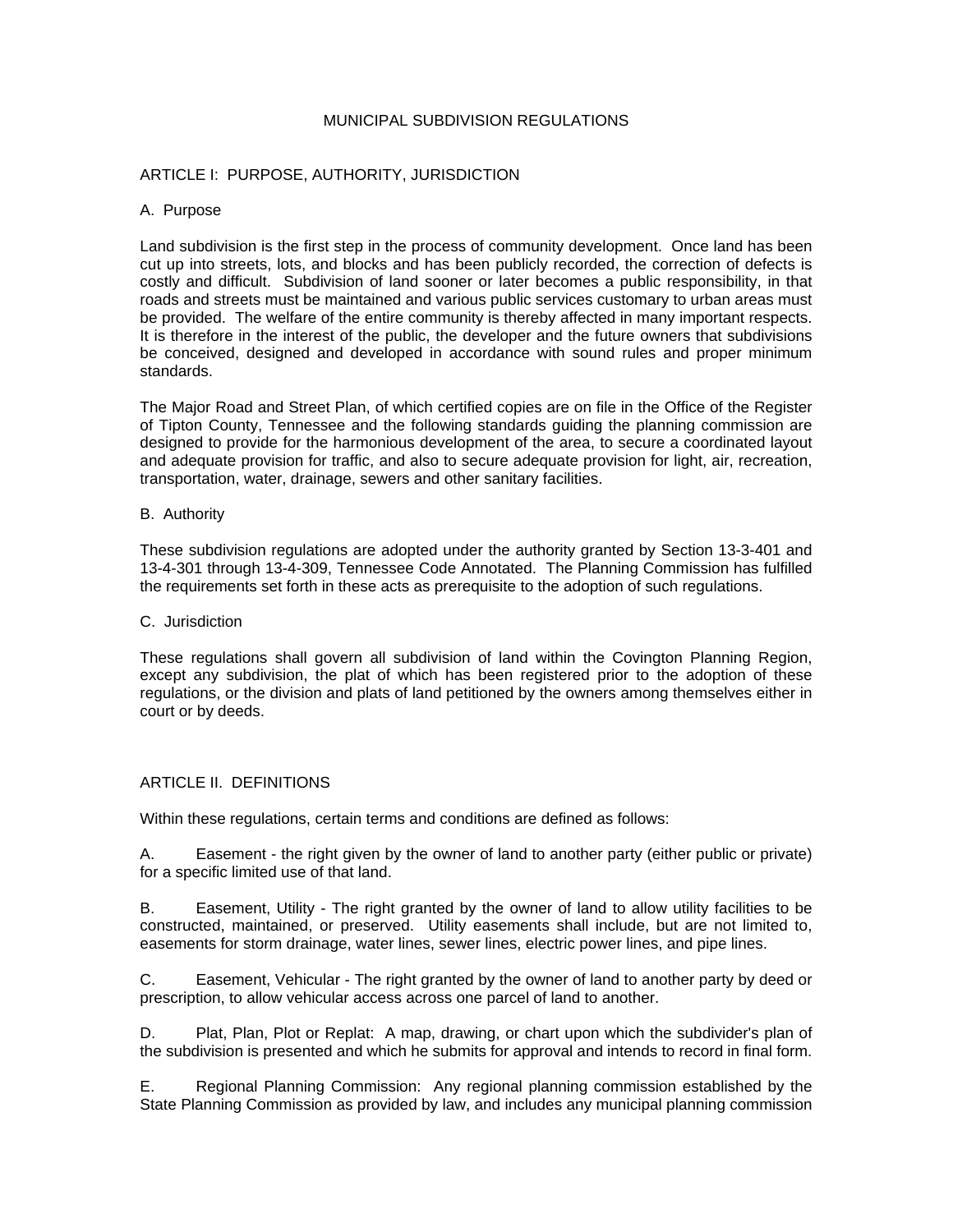designated by the State Planning Commission as the regional planning commission of a planning region composed of the territory of a single municipality, no part of which is more than five (5) miles beyond the limits of such municipality.

F. Right-of-way (R.O.W.): The complete land which is dedicated for use as a street or road and includes roadway and those portions on either side customarily used for planting strips, drainage or utility installation.

G. Road: Relates to and includes roads, streets, highways, avenues, boulevards, parkways, lanes or other ways, or any part thereof.

- 1. Major Roads and Arterial Streets and Highways Those roads which are used primarily for fast or heavy traffic.
- 2. Collector Street Those which carry traffic from minor streets to the major roads or arterial streets and highways, including the principal entrance streets to a residential development and the streets for circulation within such development.
- 3. Those which are used primarily for access to the abutting 3. Minor Streets properties.
- 4. Marginal Access Street Minor streets which are parallel to and adjacent to major roads or arterial streets and highways, and which provide access to abutting properties and provide protection from through traffic.
- 5. Alleys Minor ways which are used primarily for vehicular service access to the back and side of properties otherwise abutting on a street.
- 6. Dead-end or Cul-de-sac Street: Permanent dead-end streets designed so that they cannot be extended in the future.
- H. Roadway: That portion of a street or road that is paved and ordinarily used for vehicular traffic.
- I. Subdivision: Within these regulations the term "subdivision" means the division of a tract or parcel of land into two (2) or more lots, sites, or other divisions for the purpose, whether immediate or future, for sale or building development, and includes resubdivision and when appropriate to the context, relates to the process of subdividing or to the land or area subdivided. The term "subdivision" may be further defined as follows:
	- 1. Major Subdivision: All divisions of land into five (5) or more lots, building sites or other divisions for the purpose, whether immediate or future, of sale or building development; and including all division of land into two (2) or more lots involving a new street, or a change in existing streets; or divisions of land involving the extension of water, sewer or gas lines and includes re-subdivisions and, where appropriate to the context, relates to the process of subdividing or to the land or area subdivided.
	- 2. Minor Subdivision: All divisions of land into four (4) or less lots, building sites or other divisions for the purpose, whether immediate or future, of sale or building development, and where appropriate to the context, relates to the process of subdividing or to the land or area subdivided. This definition shall not include any divisions of land involving a new street, a change in an existing street, or the extension of water, sewer or gas lines.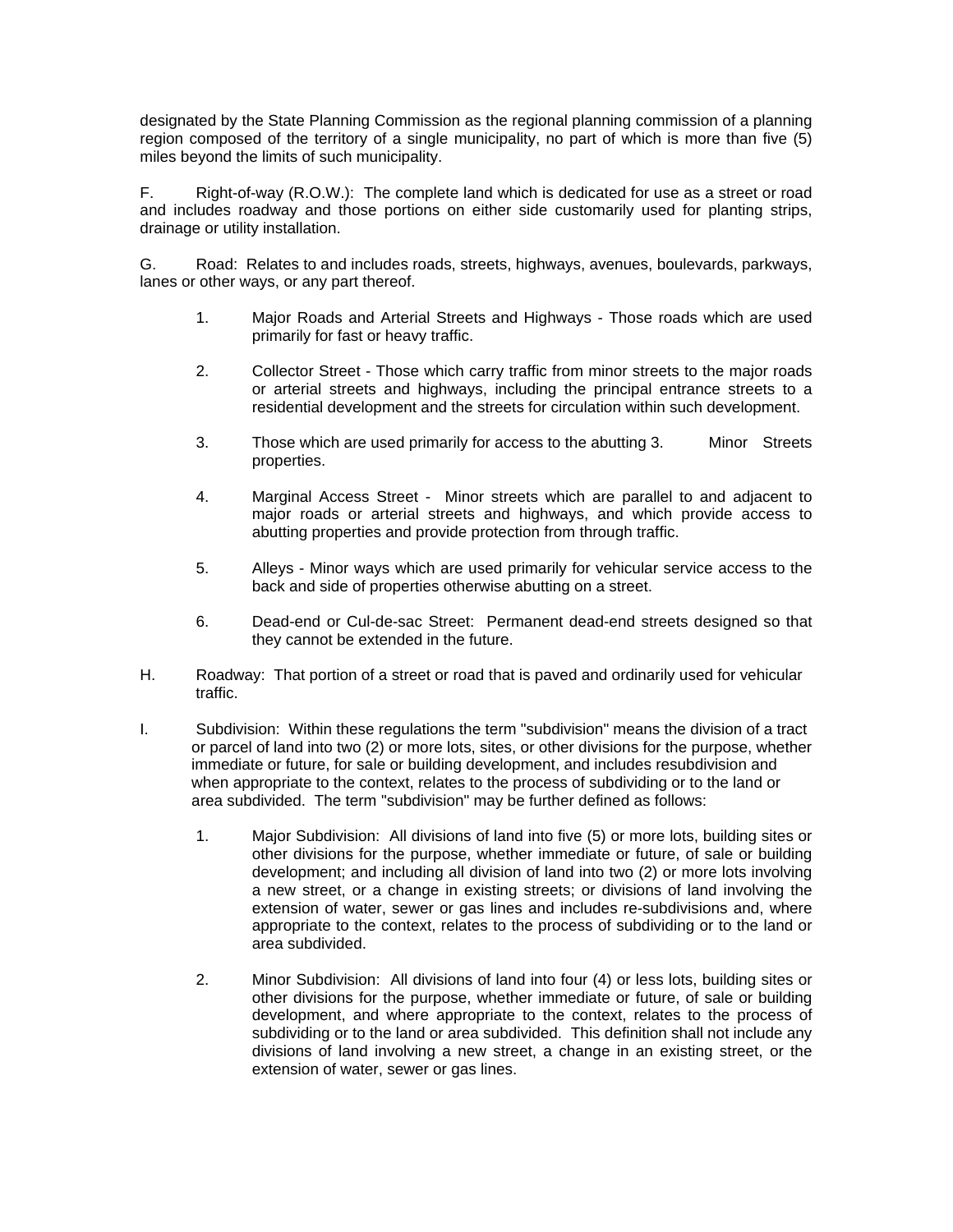### ARTICLE III. PROCEDURE FOR PLAT APPROVAL

The subdivider should consult early and informally with the Planning Commission and its technical staff for advice and assistance before the preparation of the design plat and his formal application for approval. This will enable him to become thoroughly familiar with these regulations. The Major Thoroughfare Plan and other official plans or public improvements which might affect the area. Such informal review should prevent unnecessary and costly revisions.

The procedure for review and approval of a subdivision consists of two (2) separate steps. The initial step is the preparation and submission to the Planning Commission of a preliminary sketch plat of the proposed subdivision. The second step is the preparation and submission to the Planning Commission of a final plat together with required certificates. This Final Plat becomes the instrument to be recorded in the office of the county register when duly signed by the secretary of the Planning Commission.

### A. General

- 1. Any owner of land lying within the area of jurisdiction of the planning commission wishing to divide such land into two or more lots, sites, or divisions, for the purpose, either immediate or future, of sale or building development, or wishing to resubdivide for this purpose, shall submit a plan of such proposed subdivision to the Planning Commission for approval and shall obtain such approval prior to the filing of his subdivision plat for record. Any such plat of subdivision shall conform to the minimum standards of design for the subdivision of land as set forth in Article IV of these regulations and shall be presented in the manner as specified in the following section of this article. No plat of a subdivision of land within the Covington Planning Region shall be filed or recorded by the register of the county in which the land lies without the approval of the planning commission as specified herein.
- 2. In Order to secure review and approval of the planning commission of a proposed subdivision, the prospective subdivider shall, prior to the making of any street improvements or installations of utilities, submit to the planning commission a preliminary sketch plat as provided in Section B below. On approval of said preliminary design plan he may proceed with the preparation of the final plat and other documents required in connection therewith as specified in Sections C, and the improvements set forth in Article V.
- B. Preliminary Sketch Plat
	- 1. At least seven (7) days prior to the meeting at which it is to be considered the subdivider shall submit to the Planning Commission two (2) copies of a preliminary sketch plat of the proposed subdivision drawn to a scale of not less than one inch equals one hundred (100) feet.
	- 2. The sketch plat, which shall meet the minimum standards of design and the general requirements for the construction of public improvements as set forth in Article IV, shall give the following information insofar as possible:
		- a. The proposed subdivision name and location, the name and address of the owner or owners, and the name of the designer of the plat.
		- b. Date, approximate north point, and graphic scale.
		- c. The location of existing and platted property lines, streets, buildings, water courses, railroads, sewers, bridges, culverts, drain pipes, water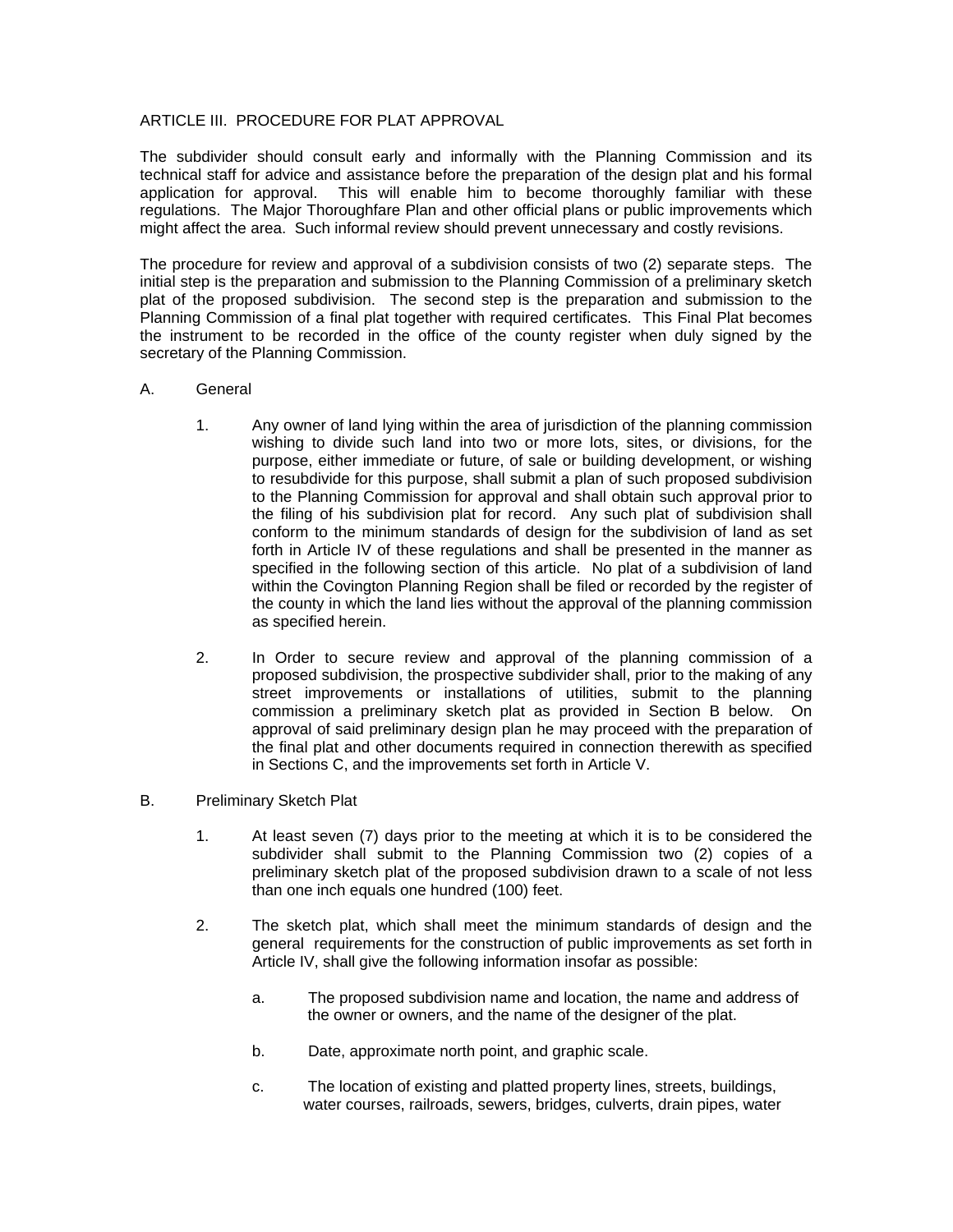mains, and any public utility easements, unusual topographical contours, the present zoning classification, if any, both on the land to be subdivided and on the adjoining land; and the names of adjoining property owners or subdivisions.

- d. Plans of proposed utility layouts (sewers, water, gas, and electricity) showing feasible connections to the existing or any proposed utility systems. When such connections are not practicable, any proposed individual water supply and/or sewage disposal system must be approved by the county health department.
- e. The names, locations, widths, and other dimensions of the proposed streets, alleys, easements, parks, and other open spaces, reservations, lot lines, building lines, and utilities.
- f. Contours at vertical intervals of not more than five (5) feet when required by the Planning Commission.
- g. The acreage of the land to be subdivided.
- h. Location sketch map showing relationship of subdivision site to area.
- 3. Within forty-five (45) days after submission of the preliminary sketch plat, the Planning Commission will review it and indicate its approval, disapproval, or approval subject to modifications as a basis for the preparation of the final plat. If a plat is disapproved, reasons for such disapproval will be stated in writing. If approved, subject to modifications, the nature of the required modifications will be indicated.
- 4. The approval of the preliminary plat by the Planning Commission will not constitute acceptance of the final plat and will not be indicated on the preliminary sketch plat.
- 5. One copy of the sketch plat will be retained in the Planning Commission files, the other will be returned to the subdivider with any notations at the time of approval or disapproval, and the specific changes, if any, required.
- 6. The approval of the preliminary sketch plat shall lapse if no final plat based thereon is submitted within one year from the date of such approval, unless an extension of time is applied for and granted by the Planning Commission.
- C. Final Plat
	- 1. The final plat shall conform substantially to the preliminary sketch plat as approved. If desired by the subdivider, it may constitute only that portion of the approved preliminary sketch plat which he proposes to record and develop at the time, provided, however, that such portion conforms to all requirements of these regulations.
	- 2. At least seven (7) days prior to the meeting at which it is to be considered the subdivider shall submit four copies (black and white prints), together with any street profiles or other plans that may be required by the planning commission.

 The plat shall be drawn to a scale of one inch equals one hundred (100) feet on sheets not larger than twenty-two (22) by thirty-four (34) inches or of an approved size to correspond to local plat book dimensions. When more than one sheet is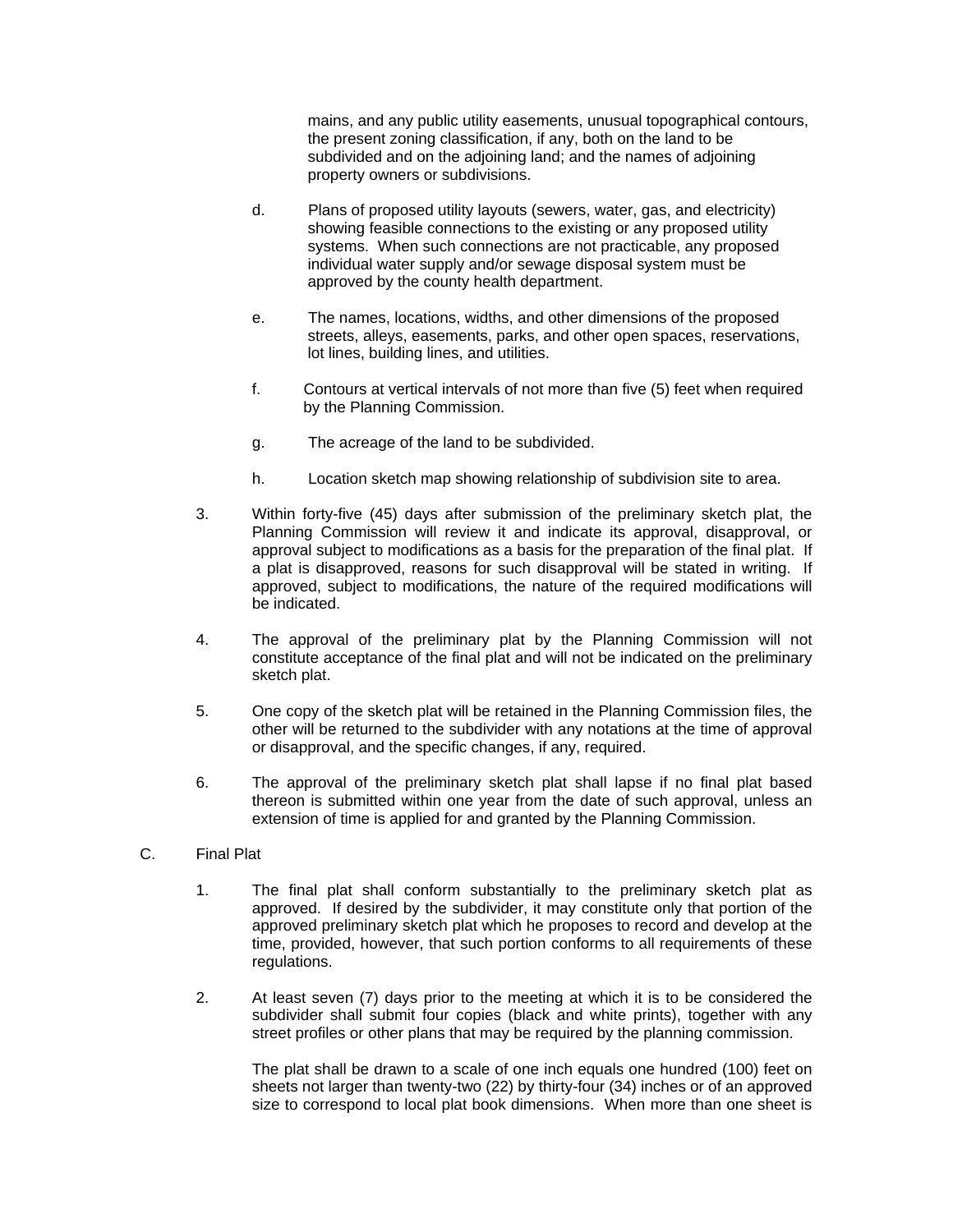required, an index sheet of the same size shall be filed showing the entire subdivision with the sheets lettered in alphabetical order as a key.

- 3. When the plat has been approved by the planning commission two copies will be returned to the subdivider, with the approval of the planning commission certified thereon, one for filing with the county register as the official plat of record and one copy for the subdivider's records; and two copies will be retained in the records of the planning commission.
- 4. Approval of the final plat by the planning commission shall not constitute the acceptance by the public of the dedication of any streets or other public way or ground.
- 5. The final plat shall show:
	- a. The boundary lines of the area being subdivided with dimensions to the nearest tenth (1/10) of a foot and bearings to the nearest minutes. These boundaries shall be determined by accurate survey in the field, which shall be balanced and closed with an error of closure not to exceed one (1) foot in five thousand (5000) feet.
	- b. .The exact names, locations, center line bearings, and the widths along the property lines of all existing or platted streets intersecting or paralleling the boundaries of the proposed subdivision.
	- c. The accurate location and material of permanent reference monuments.
	- d. The exact layout including:
		- (1) Sufficient data to determine readily and reproduce on the ground the location, bearing and length of every street line, lot line, boundary line, block line and building line whether curved or straight and including the true north point.
		- (2) The radius, central angle, points of curvature and tangent distance from the centerline of curved streets and curved property lines that are not the boundary of curved streets.
		- (3) All easements or rights-of-way where provided for or owned by public services.
		- (4) All lot lines with dimensions and with bearings or angles, if other than right angles to the street and alley lines.
		- (5) All dimensions to the nearest one hundredth (100th) of a foot and angles to the nearest minute.
	- e. Lots numbered in numerical order, and blocks lettered in alphabetical order.
	- f. The accurate outline of all property which is offered for dedication, or is reserved temporarily or permanently, for public use, including open drainage courses and suitable easements, streets and all property that may be reserved by covenant in deeds for the common use of the property owners in the subdivision, with the purpose indicated thereon.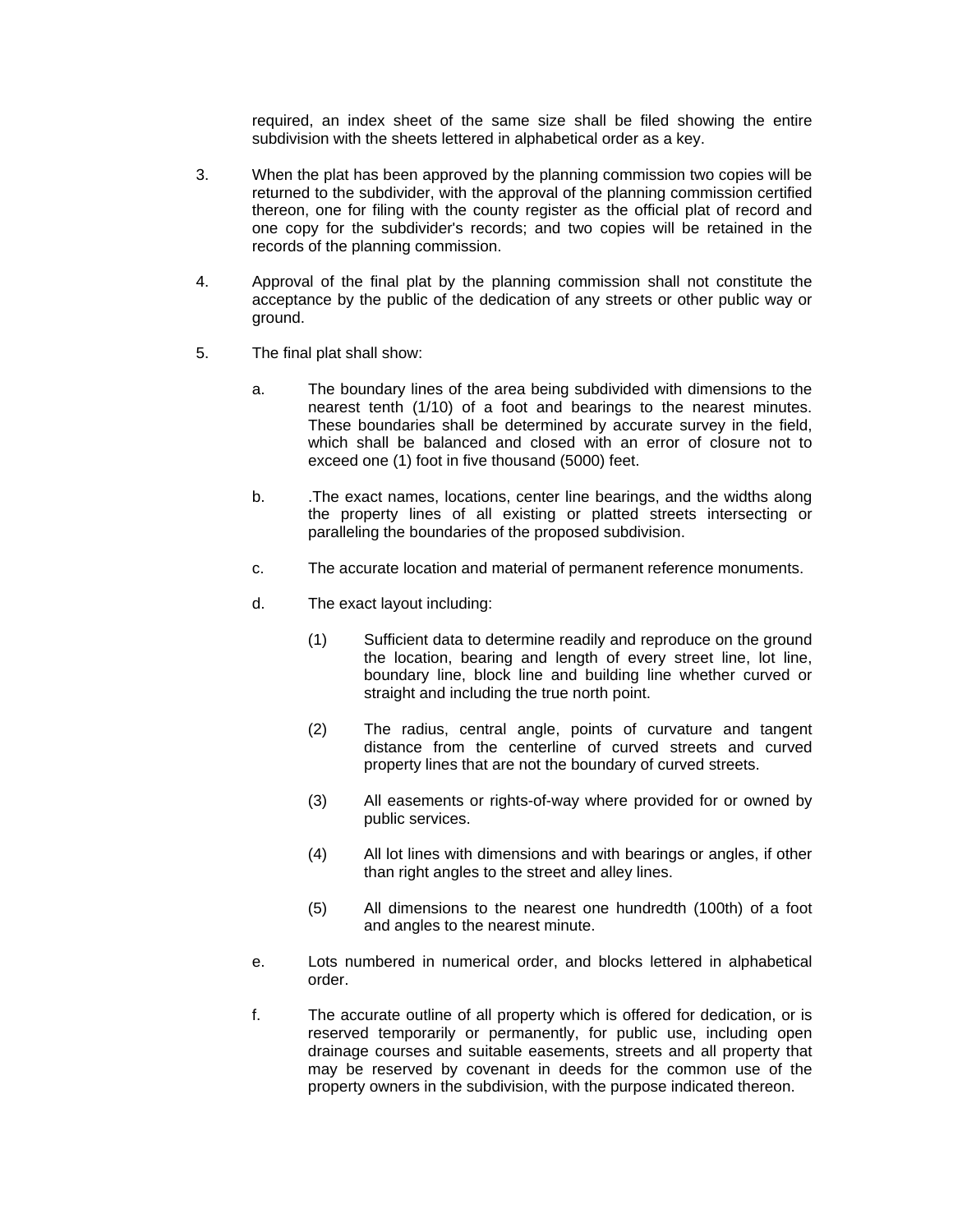- g. Location of all minimum building setback lines.
- h. Names and locations of adjoining subdivision and ownership of adjoining unsubdivided property.
- i. Names and addresses of owners of record, subdivider, licensed surveyor, or engineer.
- j. North point, graphic and original scale, date and name of subdivision.
- k. Private restrictions (restrictive covenants) and/or trusteeships and their period of existence. Should these restrictions or trusteeship be of such length as to make their lettering on the plat impracticable and thus necessitate the preparation of a separate instrument, reference to such instrument shall be made on the plat.

### 6. Certificates

- a. Certification showing that the applicant is the land owner and is dedicating and/or reserving streets, rights-of-way and any sites for public use. (Form 1)
- b. Certification by surveyor or engineer to the accuracy of the survey, drawn plat and placement of monuments. (Form 2)
- c. Certification by the appropriate health officer, when necessary, as to the suitability of the land for private sewage disposal and water supply systems. (Form 3)
- d. Certification by the city engineer that the subdivider has complied with one of the following alternatives. (Form 4)
	- (1) All improvements have been made and installed in accord with the requirements of the regulations, or
	- (2) A cash or corporate bond has been posted to assure completion of all required improvements.
- e. Certification of approval to be signed by the secretary of the planning commission. (Form 5)
- f. After the final plat has been approved by the planning commission, it may then be filed for recording in the Office of the County Register of Deeds, for the county in which the land to be subdivided lies.
- D. Minor Subdivision Plat Procedure

Whenever a proposed subdivision contains four (4) or less lots and does not require the construction or installation of new streets, utilities or other improvements, the following procedures for review and approval of the subdivision shall apply.

The subdivider may, if he desires, submit only a final plat in securing plat approval provided that the plat submitted complies with all the requirements of the final plat. However, if any corrections or modifications are needed, the planning commission shall disapprove the plat and require that it be resubmitted for approval.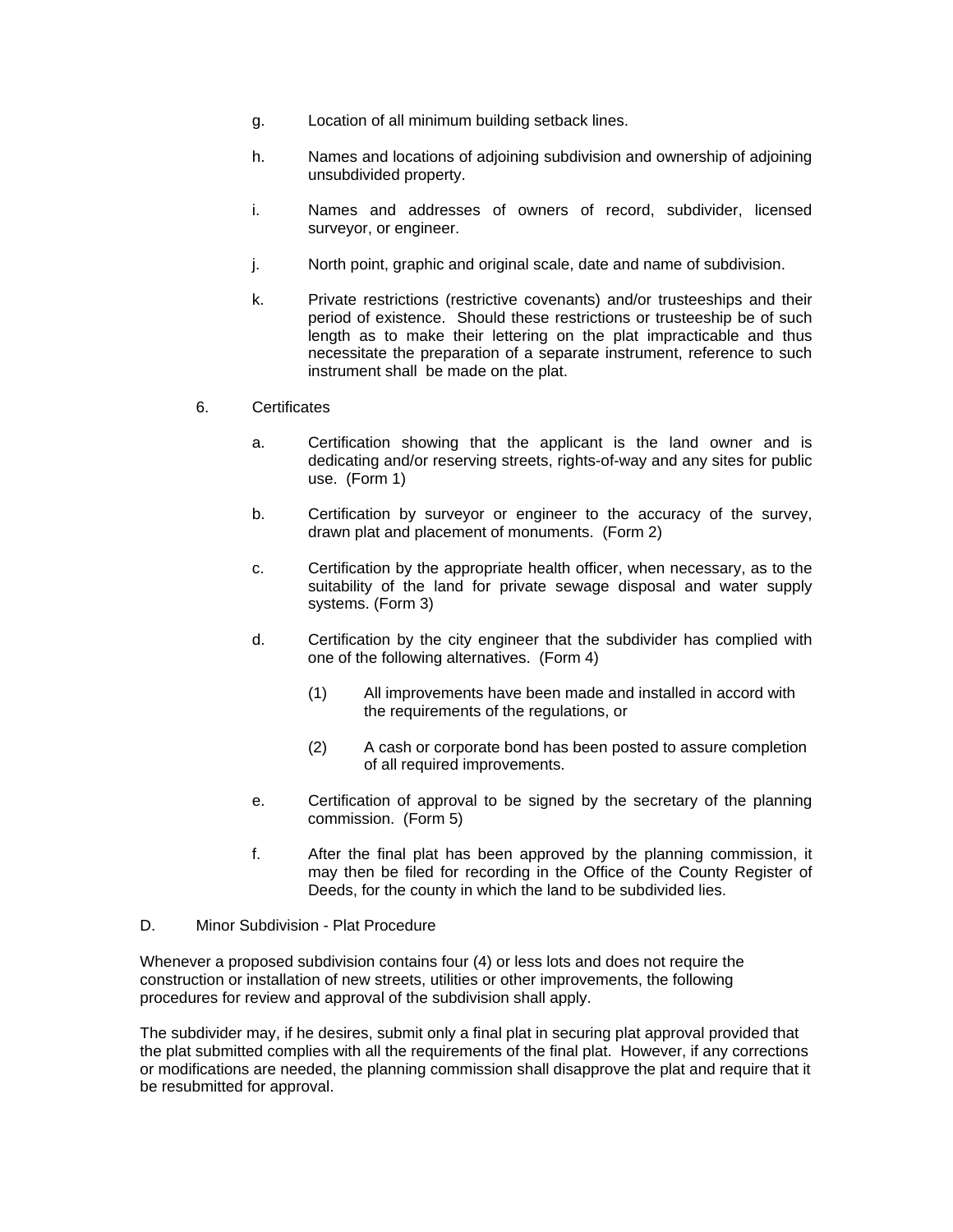- 1. Preliminary Plat (Optional)
	- a. At least seven (7) days prior to the meeting at which it is to be considered the subdivider shall submit to the Planning Commission four (4) copies of the preliminary sketch plat of the proposed subdivision drawn to a scale of not less than one inch equals one hundred (100) feet.
	- b. The sketch plat shall meet the minimum standards of design and the general requirements for the construction of public improvements as set forth in Article IV and shall give the following information insofar as possible:
		- (1) The proposed subdivision name and location, the name(s) and address(es) of the owner or owners, and the name of the designer of the plat who shall be a licensed land surveyor approved by the planning commission.
		- (2) Date, approximate north point, and graphic scale.
		- (3) The location of existing and platted property lines, existing streets, buildings, water courses, railroads, drainage structures, utility lines, easements, zoning classification on the land to be subdivided and on the adjoining land; and the names of adjoining property owners or subdivisions.
		- (4) Contours at vertical intervals of not more than five (5) feet when required by the Planning Commission.
		- (5) The acreage of the land to be subdivided.
		- (6) Location sketch map showing relationship of subdivision site to area.
	- c. Within forty-five (45) days after submission of the preliminary plat, the Planning Commission will review it and indicate its approval, disapproval, or approval subject to modifications. If a plat is disapproved, reasons for such disapproval will be stated in writing. If approved, subject to modifications, the nature of the required modifications shall be indicated.
	- d. One (1) copy of the preliminary plat will be retained in the Planning Commission files; one (1) copy shall be returned to the subdivider with any notations at the time of approval or disapproval, and the specific changes, if any, required.
	- e. Failure of the Planning Commission to act on the preliminary plat within sixty (60) days will be deemed approval of this preliminary plat.
	- f. The approval of the preliminary plat by the Planning Commission will not constitute acceptance of the final plat and will not be indicated on the preliminary plat.
- 2. Final Plat
	- a. The final plat shall conform to the preliminary sketch plat as approved, if any.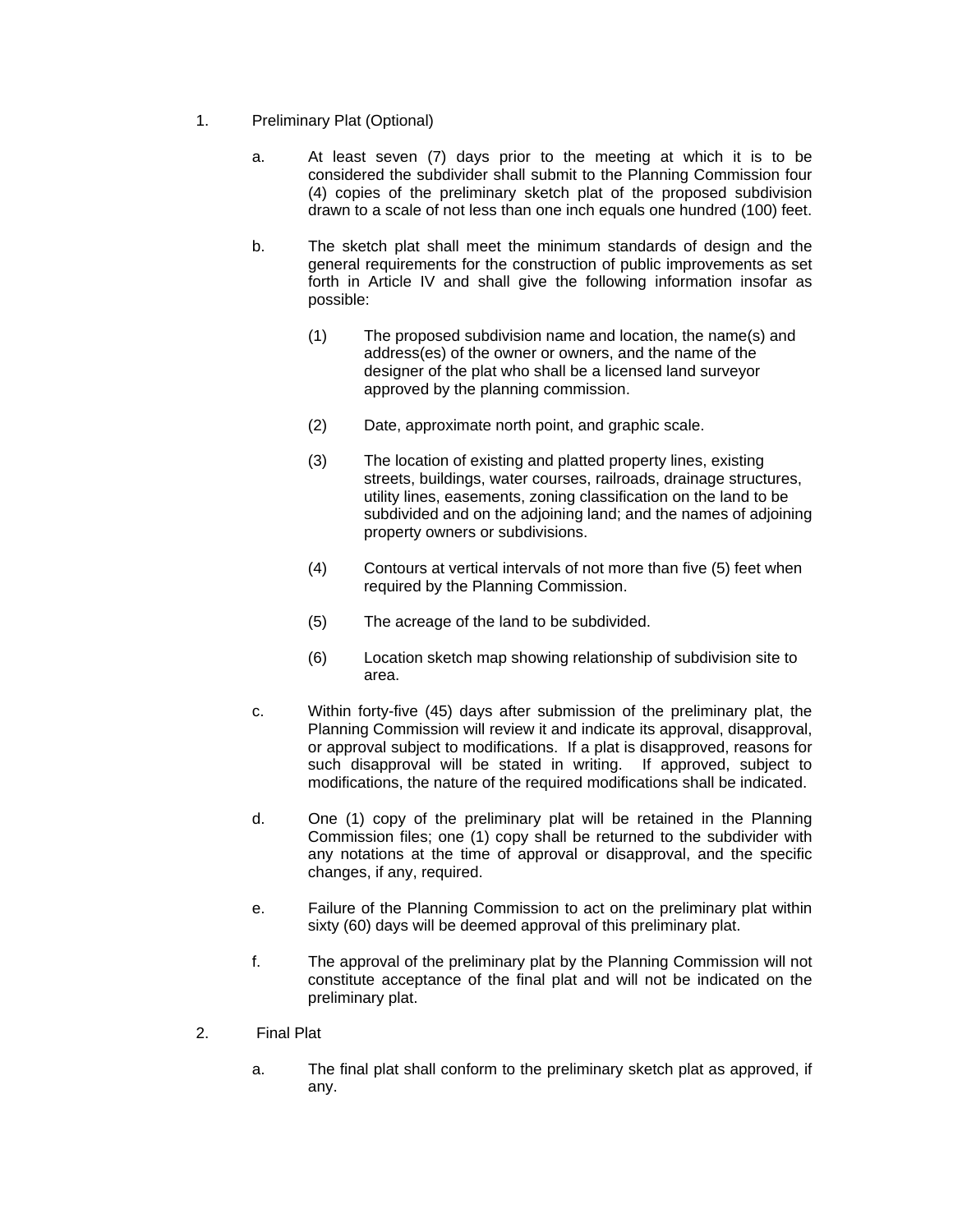- b. At least seven (7) days prior to the meeting at which it is to be considered, the subdivider shall submit the original drawing in black drawing ink and four (4) copies (black and white prints or blue line prints), together with street profiles or other plans that may be required by the Planning Commission.
- c. The plat shall be drawn to a scale of one (1) inch equals one hundred (100) feet on sheets not larger than 42 X 60 inches.
- d. When the final plat has been approved by the Planning Commission, one (1) copy will be returned to the subdivider, with the approval of the Planning Commission certified thereon, for filing with the County Register as the official plat of record. The original drawing containing all required certificates will be returned to the subdivider for his records and one (1) copy will be retained in the records of Planning Commission. The other copies may be distributed to the Public Works Department or other city departments.
- e. The Planning Commission shall approve or disapprove this final plat within forty-five (45) days after its submission. Failure of the planning commission to act on this final plat within these forty-five (45) days shall be deemed approval of it. If the plat is disapproved the grounds for disapproval shall be stated within the official minutes of the Planning Commission.
- f. Approval of the final plat by the Planning Commission shall not constitute the acceptance by the public of the dedication of any streets or other public way or ground.
- g. The final plat shall show:
	- (1) The lines of all streets and roads, alley lines, lot lines, building setback lines, lots numbered in numerical order, reservations for easements, and any areas to be dedicated to public use or sites for other than residential use with notes stating their purpose and any limitations.
	- (2) Sufficient data to determine readily and reproduce on the ground the location, bearing and length of every street line, lot line, boundary line, block line, and building line whether curved or straight, and including true north point. This shall include the radius, central angle and tangent distance for the center line of curved streets and curved property lines that are not the boundary of curved streets.
	- (3) All dimension to the nearest tenth (10th) of a foot and angles to the nearest minute.
	- (4) Location and description of monuments.
	- (5) The names and locations of adjoining subdivisions and streets and the location and ownership of adjoining unsubdivided property.
	- (6) Date, title, name and location of subdivision, graphic scale, and north point.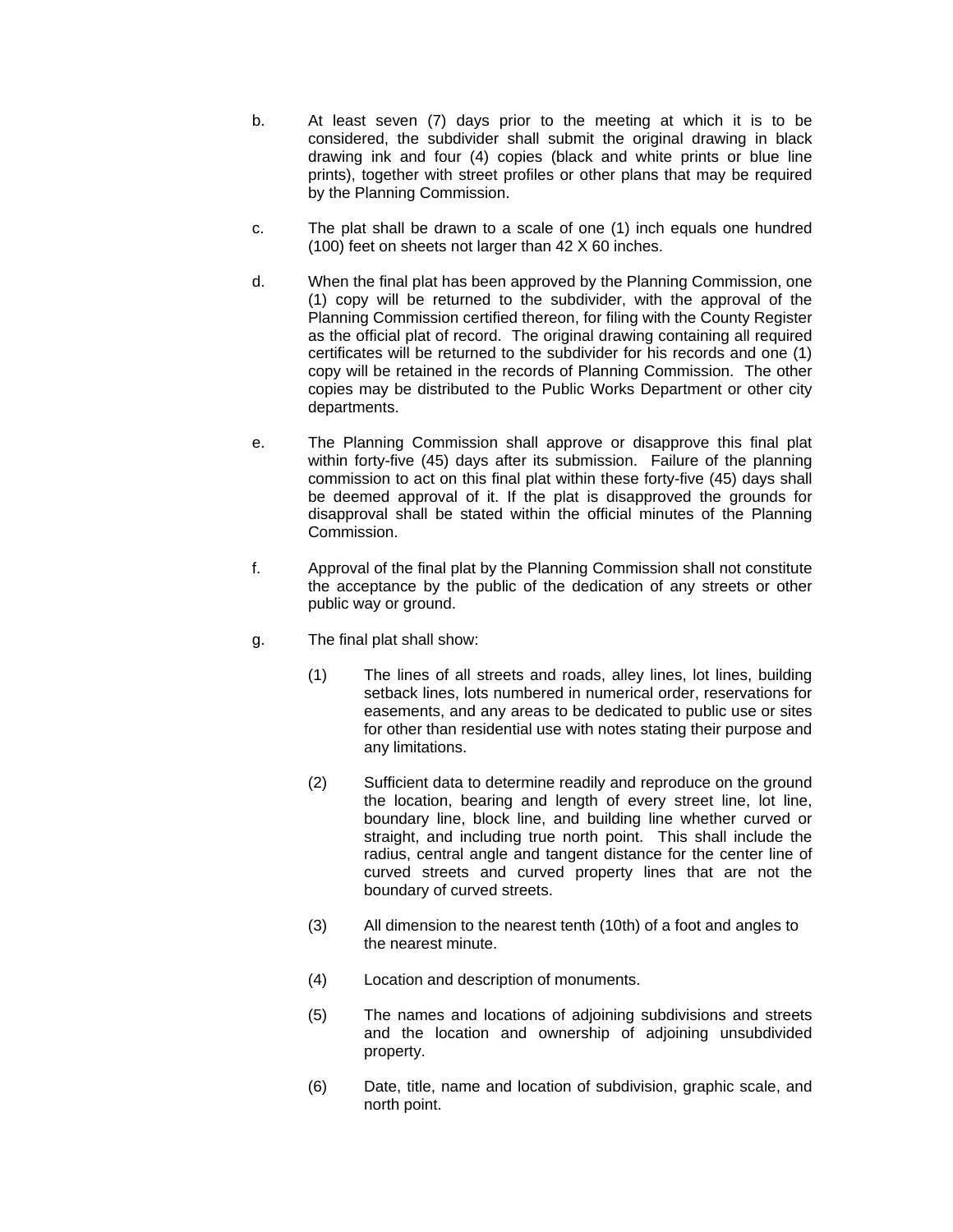- (7) Location sketch map showing site in relation to area.
- (8) All boundary traverses including lot and block traverses shall close to an accuracy of at least one (1) part in five thousand (5,000).
- (9) The most recent recorded deed book number and page number for each deed constituting part of the property being platted.
- (10) A legal description of the total property included in the recorded subdivision prepared by a licensed surveyor.
- h. The following certification shall be presented with the final plat:
	- (1) Certification showing that the applicant is the land owner of the land, and that he dedicates streets, rights-of-way and any sites for public use.
	- (2) Certification by surveyor or engineer to accuracy of survey and plat and placement of monuments.
	- (3) Certification by the appropriate health officers or environmentalist when individual sewage disposal or water systems are to be installed.
	- (4) Certification by the city engineer that the subdivider has complied with one (1) of the following alternatives:

 a. Installation of all improvements in accordance with the requirements of the standards herein given, or

 b. Posting of a corporate performance bond, cash deposit, or instrument of credit in sufficient amount to assure such completion of all required improvements.

- (5) Certification by the holder(s) of any mortgage, lien or encumbrance on the property that said holder joins in and consents to the dedication of the land described in the plat and agrees that its mortgage, lien, or encumbrance shall be subordinated to the dedication.
- (6) Certification of approval to be signed by the secretary of the planning commission.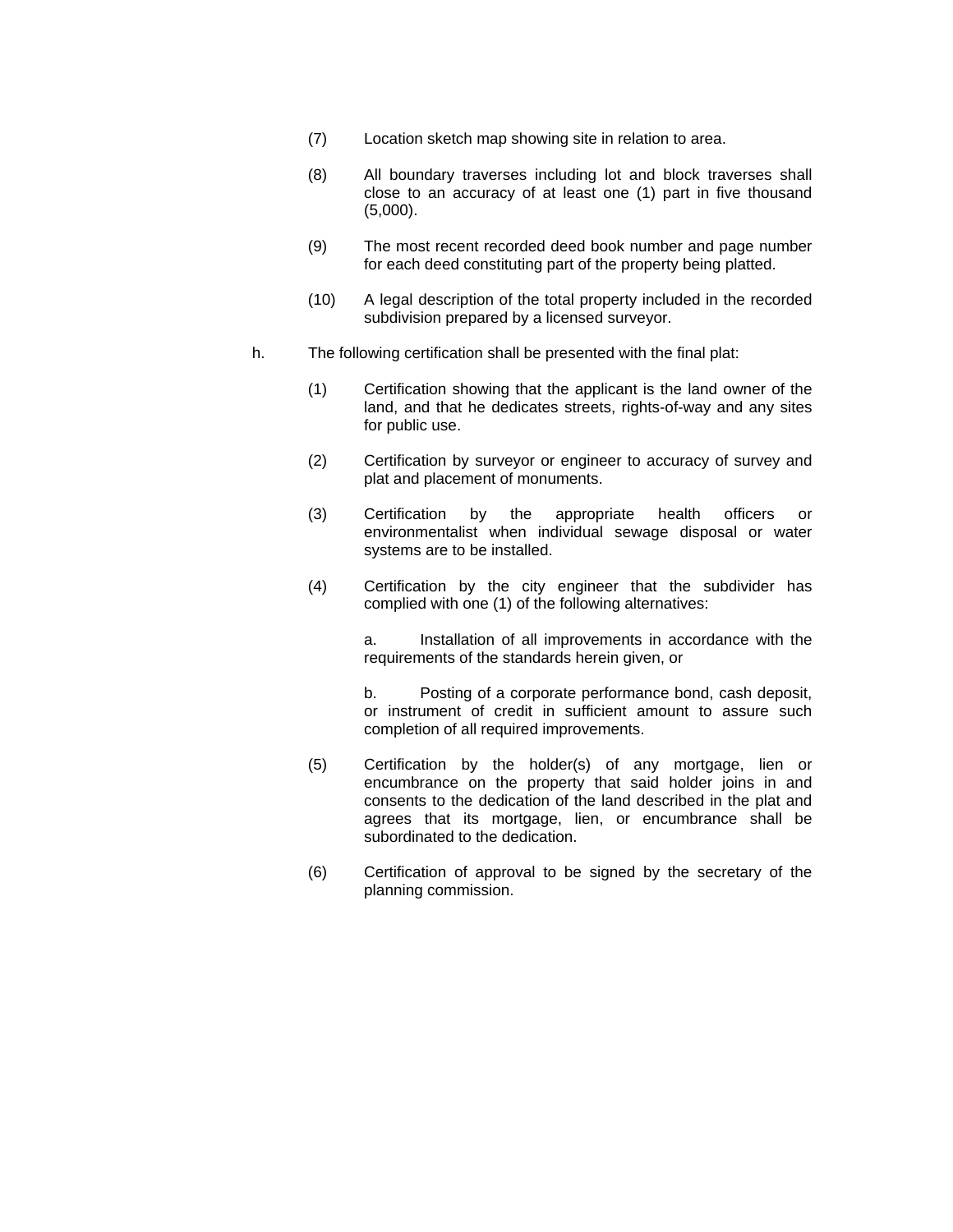### ARTICLE IV: GENERAL REQUIREMENTS AND MINIMUM STANDARDS OF DESIGN

#### A. General Considerations

The Covington, Tennessee Municipal-Regional Planning Commission has adopted a regional plan which includes, at least, a major road and street plan, certified copies of which are filed in the office of the Tipton County Register of Deeds.

All subdivision of land within the Covington Planning Region must conform to the requirements of this major road and street plan.

1. Community Assets

In all subdivisions due regard shall be shown for all natural features such as large trees, water courses, historical spots and similar community assets which, if preserved, will add attractiveness and value to the property.

2. Suitability of the Land

The Planning Commission shall not approve the subdivision of land where such scattered of premature subdivision would involve danger of injury to the health, safety, or prosperity by reason of the lack of water supply, proper drainage, good transportation and roads, or other public services, or would necessitate an excessive expenditure of public funds for the supply or maintenance of public services. Land subject to flooding and land deemed to be topographically unsuitable shall not be platted for residential occupancy, nor for such other uses as may increase danger to health, life or property, or may aggravate erosion or flood hazard. Such land within the subdivision shall be set aside on the plat for such uses as shall not be endangered by periodic or occasional inundation or other menaces to satisfactory living conditions.

### B. Streets

1. Conformity to the Major Road and Street Plan

 The location and width of all streets and roads shall conform to the official Major Road and Street Plan which may include a major street plan within a municipality and/or a major road plan within an unincorporated area.

2. Relation to Adjoining Street System

The proposed street system shall extend existing streets or projects at the same or greater width, but in no case at less than the required minimum width. Where in the opinion of the planning commission it is desirable to provide for street access to adjoining property, proposed streets shall be extended by dedication to the boundary of such property.

3. Street Widths

The minimum width of rights-of-way, measured from lot line to lot line, shall be as shown on the Major Road and Street Plan, or if not shown on such plan, shall be not less than as follows: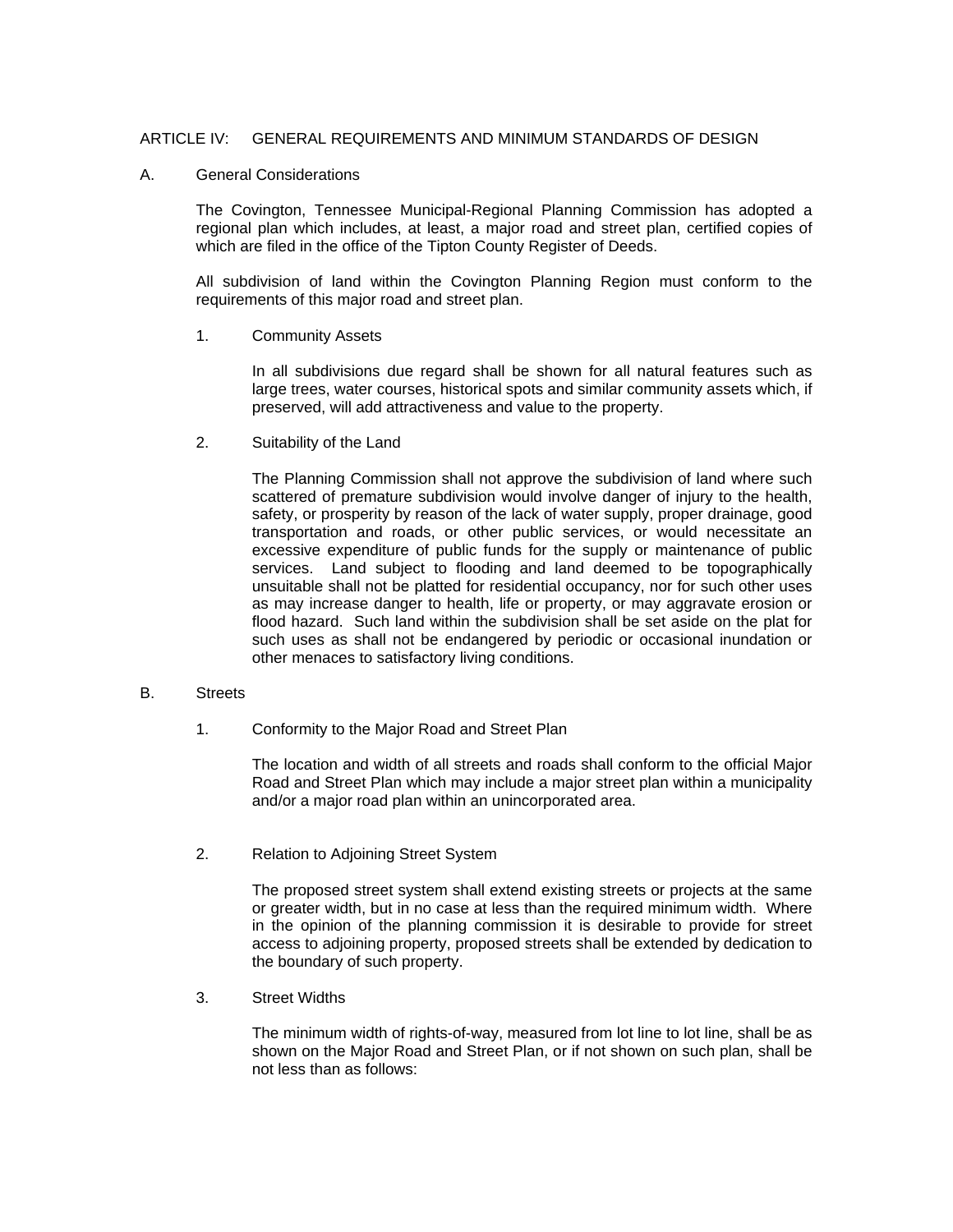- a. Arterial Streets...............80 feet, or as may be required by Federal or State Agencies
- b. Collector Streets..............60 ft.
- c. Minor Residential Streets......50 ft.
- d. Marginal Access Streets........50 ft.
- e. Dead-end Streets (cul-de-sacs).................50 ft.
- f. Alleys........................20 ft.

 In cases where topography or other physical conditions make a street of the required minimum width impracticable, the planning commission may modify the above requirements. Whenever the Major Road and Street Plan specifies, or the planning commission requires, a street right-of-way greater than is needed to serve the subdivision through which the street passes, the excess width may be reserved rather than dedicated.

4. Additional Width on Existing Streets

Subdivisions that adjoin existing streets shall dedicate additional right-of-way to meet the above minimum street width requirements.

- a. The entire right-of-way shall be provided where any part of the subdivision is on both sides of the existing street.
- b. When the subdivision is located on only one side of an existing street, one-half of the required right-of-way, measured from the center line of the existing roadway, shall be provided. In no case, shall the resulting right-of-way width be less than fifty (50) feet.
- 5. Restriction of Access

When a tract fronts on an arterial street or highway, the planning commission may require such lots to be provided with frontage on a marginal access street or an interior street.

When a lot of commercial or industrial use fronts on an arterial street or highway, the planning commission may require access points to be designed in such a way to accommodate sharing with adjacent lots. Furthermore the planning commission might also require a shared access easement between adjacent lots.

6. Streets Grades

 Grades on major streets shall not exceed seven (7) percent. Grades on other streets may exceed seven (7) percent but not ten (10) percent.

7. Horizontal Curves

 Where a deflection angle of more than ten (10) degrees in the alignment of a street occurs, a curve of reasonably long radius shall be introduced. On streets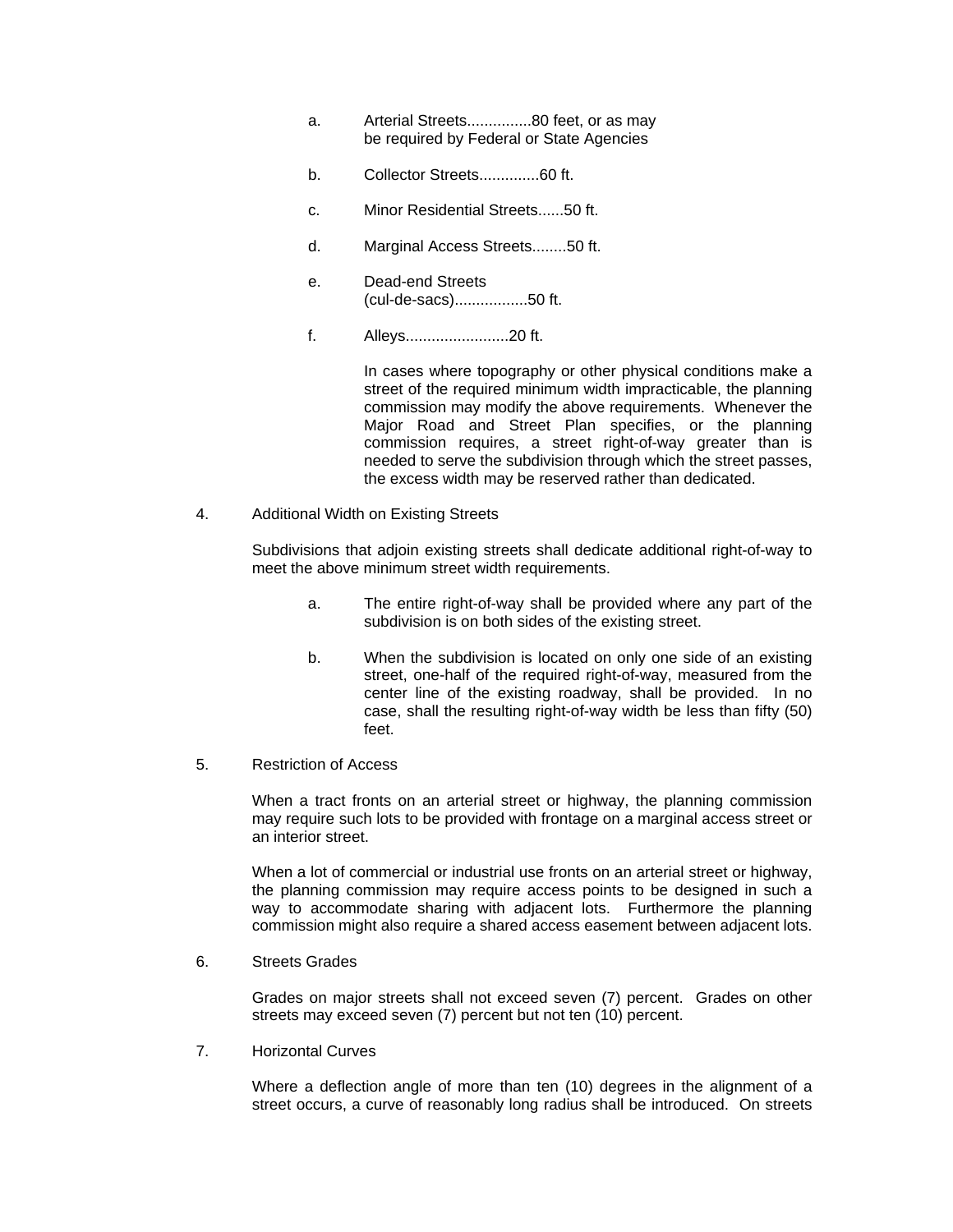sixty (60) feet or more in width, the center line radius of curvature shall be not less than three hundred (300) feet; on other streets, not less than one hundred (100) feet.

8. Vertical Curves

 Every change in grade shall be connected by a vertical curve constructed so as to afford a minimum sight distance of two hundred (200) feet, said sight distance being measured from the driver's eyes, which are assumed to be four and onehalf (4 1/2) feet above the pavement surface, to an object four (4) inches high on the pavement. Profiles of all streets showing natural and finished grades, drawn to a scale of not less than one inch equaling one hundred (100) feet horizontally and one inch equaling twenty (20) feet vertically may be required by the planning commission.

9. Intersections

 Street intersections shall be as nearly at right angles as is possible, and no intersection shall be at an angle of less than sixty (60) degrees.

 Property line radii at street intersections shall be not less than twenty (20) feet and where the angle of street intersection is less than seventy-five (75) degrees the planning commission may require a greater radius.

10. Tangents

 A tangent at least one hundred (100) feet long shall be introduced between reverse curves on arterial and collector streets.

11. Street Jogs

 Street jogs with center line offsets of less than one hundred twenty-five (125) feet shall not be allowed.

- 12. Dead-end Streets
	- a. Minor terminal streets or courts designed to have one end permanently closed shall be not more than four hundred (400) feet long unless necessitated by topography. They shall be provided at the closed end with a turn-around having an outside roadway diameter of at least eighty (80) feet and a street right-ofway diameter of at least one hundred (100) feet.
	- b. Where, in the opinion of the planning commission, it is desirable to provide for street access to adjoining property, proposed streets shall be extended by dedication to the boundary of such property with a temporary turn-around having a roadway diameter equal to the required right-of-way of the street.
- 13. Private Streets and Reserve Strips

 There shall be no private streets platted in any subdivision. Every lot in subdivided property shall be served form a publicly dedicated street. There shall be no reserve strips controlling access to streets, except where the control of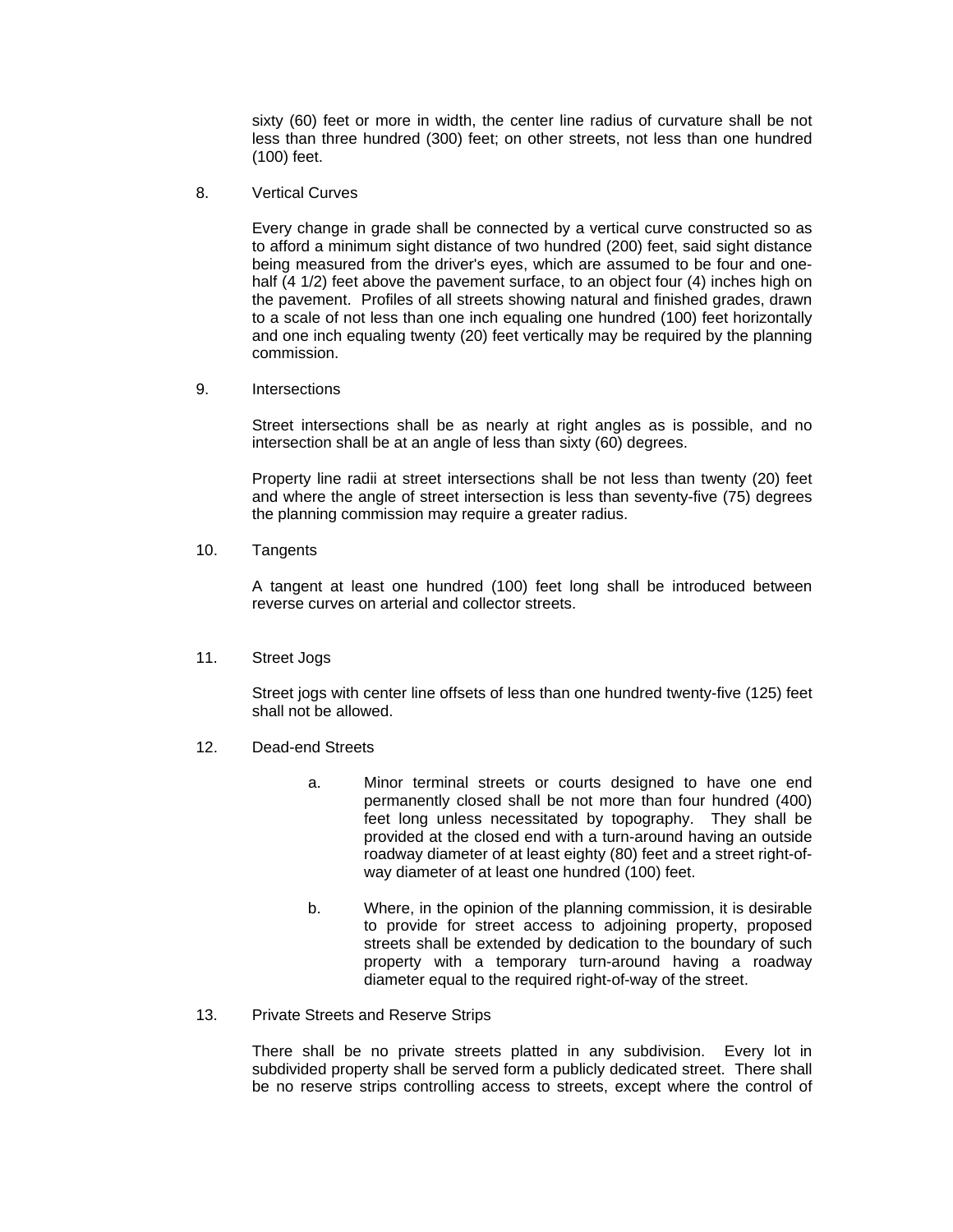such strips is definitely placed with the community under conditions approved by the planning commission.

14. Street Names

 Proposed streets which are obviously in alignment with existing and named streets, shall bear the names of the existing streets. In no case shall the name for proposed streets duplicate existing street names, irrespective of the use of the suffix street, avenue, boulevard, drive, way, place or court. Through its index list of street names on file the planning commission can assist the subdivider to avoid duplication.

15. Street Surface Drainage

 All streets and roads shall be so designed as to provide for the discharge of surface water from the right-of-way of all streets and roads by grading and drainage, and the design shall be approved by the planning commission.

16. Partial and Half Streets

 Half streets shall be prohibited. Whenever a half street or partial street exists and is adjacent to a tract proposed to be subdivided, the remaining half or whatever amount of right-of-way is necessary to bring such road up to minimum standard as provided in Section B-3, of this article shall be platted within such tract.

- 17. Alleys
- a. Alleys shall not be provided in residential blocks except where the subdivider produces evidence satisfactory to the planning commission of the need for alleys.
- b. Alleys shall be provided in commercial and industrial districts. However, the planning commission may waive this requirement where other definite and assured provision is made for service access, such as off-street loading and unloading and for parking consistent with and adequate for the uses proposed.
- c. No alley shall be less than twenty (20) feet wide.
- d. Dead-end alleys shall be avoided where possible, but if unavoidable, shall be provided with adequate turn-around facilities as determined by the planning commission.
- 18. Bridges

 Wherever a natural barrier, such as a drainage ditch, a chasm or stream, traverses land which is being developed and/or suitable for development, the planning commission may require that installation of vehicular and/or foot traffic bridges. Such bridging would serve to connect or allow connection of tracts of developable land and would be required at intervals of not more than one-quarter (1/4) mile and not less than nine hundred (900) feet for vehicular bridges.

 Whenever bridges are required within the corporate limits of Covington, the city shall have full control of their design and construction.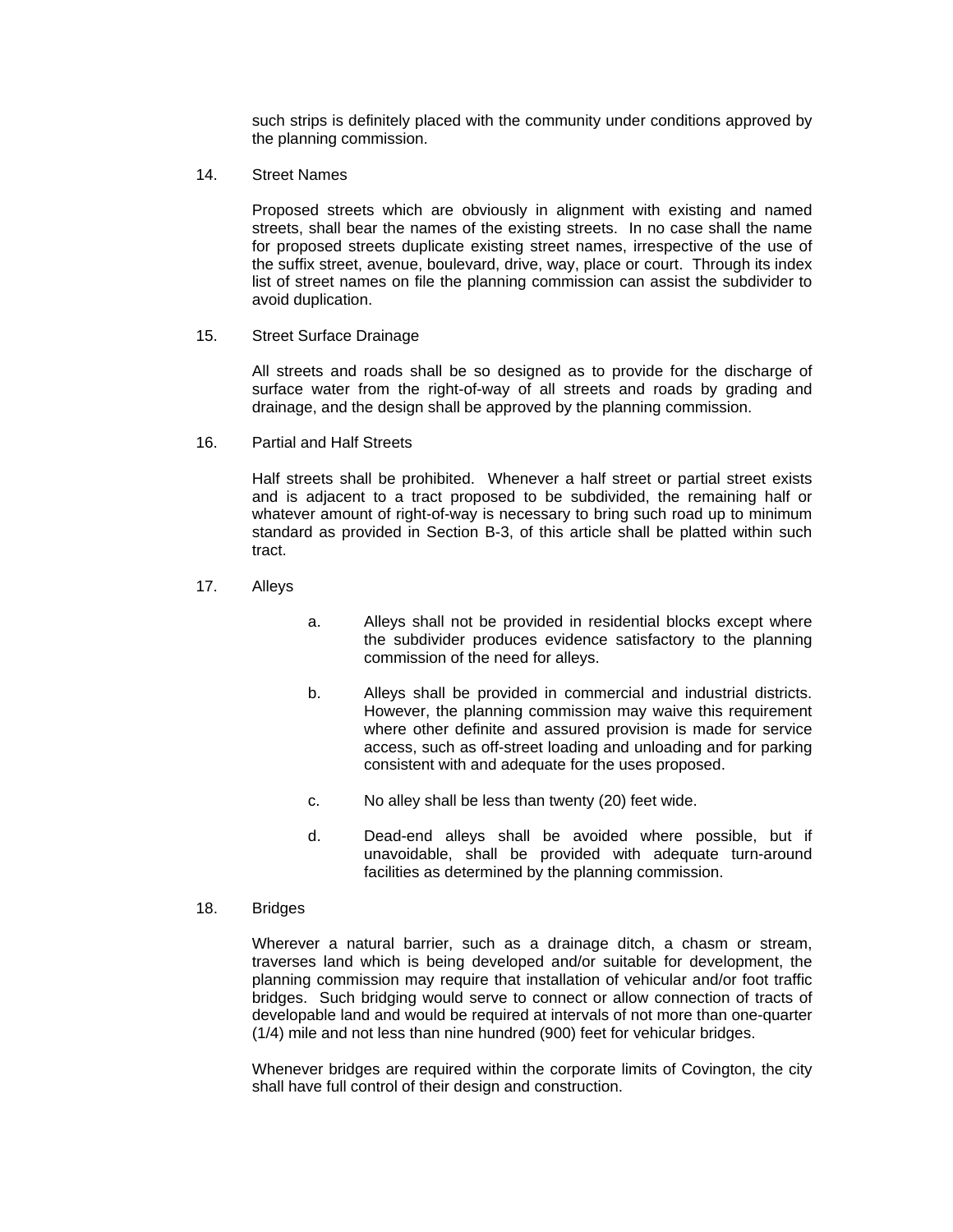### C. Blocks

#### 1. Length

Blocks shall be not less than five hundred (500) feet nor more than twelve hundred (1200) feet in length, except as the planning commission considers necessary to secure efficient use of land or desired features of street pattern.

2. Width

Blocks shall be wide enough to allow two rows of lots of minimum depth, except where fronting on major streets or prevented by topographical conditions or size of the property, in which case the planning commission may approve a single row of lots of minimum depth.

3. Crosswalks

In blocks over eight hundred (800) feet in length the planning commission may require one or more public crosswalks of not less than ten (10) feet in width to extend entirely across the blocks and at locations deemed necessary.

4. Block Orientation

Where a subdivision adjoins a major road, the planning commission may require that the greater dimension of the block shall front or back upon such major thoroughfare to avoid unnecessary ingress or egress.

- D<sub>lots</sub>
	- 1. Arrangement

Insofar as practical, side lot lines shall be at right angles to straight street lines or radial to curved street lines.

2. Fronting of Lots

Each lot shall front for at least fifty (50) feet upon a public street or road which is not less than fifty (50) feet in width.

3. Minimum Size

The size, shape and orientation of lots shall be such as the planning commission deems appropriate for the type of development and use contemplated. Where a public sanitary sewer is reasonably accessible the subdivider shall connect with such sewer and provide a connection to each lot. Where a public sewer is not accessible, an alternate method of sewage disposal may be used when meeting all applicable public health regulations.

- a. Residential lots served by a public sewerage system and public water supply system shall be not less than fifty (50) feet wide at the building setback line nor less than six thousand four hundred (6,400) square feet in area.
- b. Residential lots not served by a public sewerage system or public water supply system shall be not less than eighty-five (85)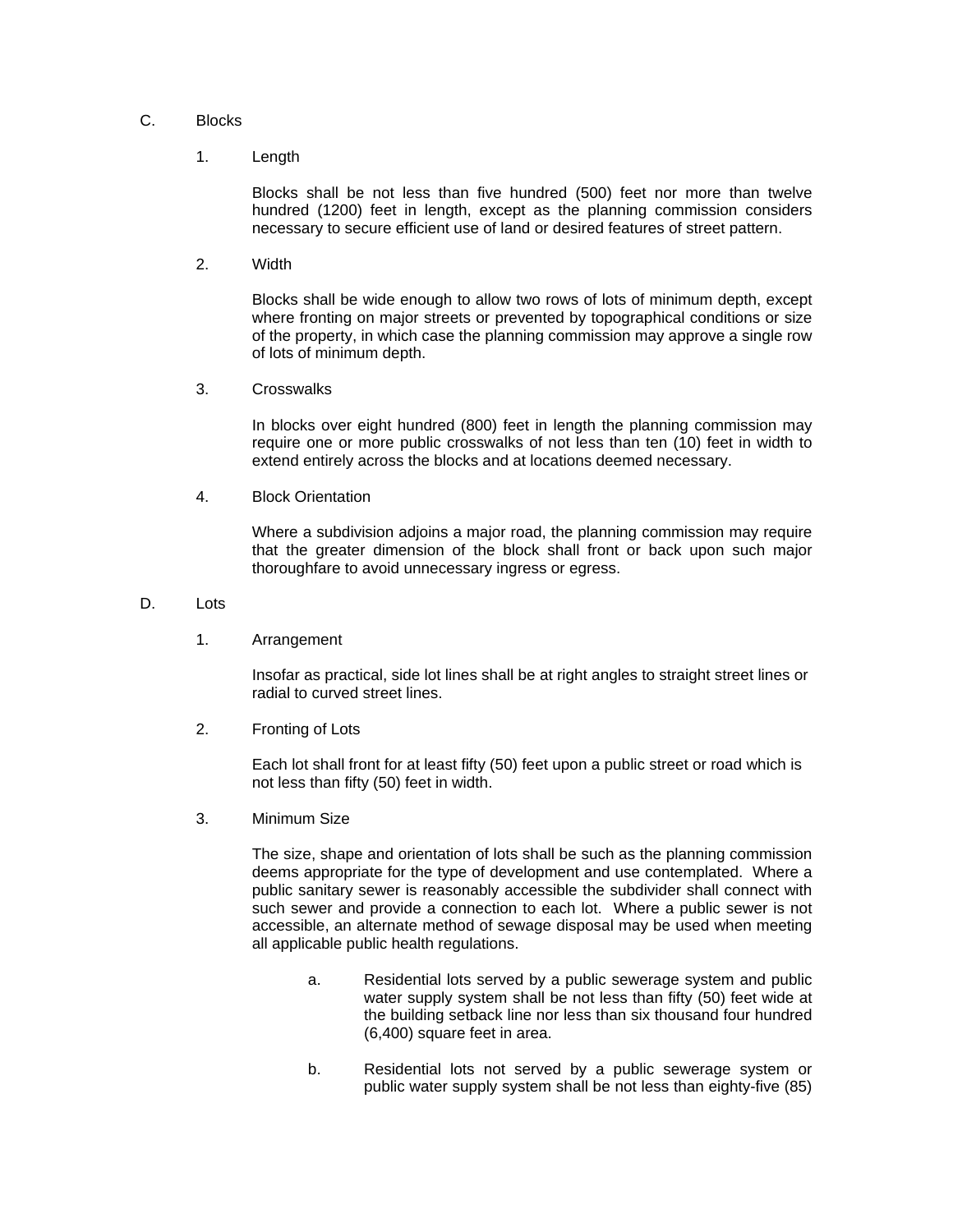feet wide at the building line nor less than fifteen thousand (15,000) square feet in area.

- c. Greater lot area may be required where private sewage disposal or private water supply is used, if in the opinion of the county health officer, there are factors of drainage, soil condition or other conditions to cause potential health problems. The planning commission may require that data from percolation tests be submitted as a basis for passing upon subdivisions dependent upon septic tanks as a means of sewage disposal.
- d. Size of properties reserved or laid out for commercial or industrial properties shall be adequate to provide for the offstreet service and parking facilities required by the type of use and development contemplated. Platting of individual lots should be avoided in favor of over-all design of the land to be used for such purposes.
- e. The size and widths of lots shall in no case be less than the minimum requirements of any zoning ordinance in effect.
- 4. Building Setback Lines

 The minimum depth of building setback lines from the street shall not be less than thirty (30) feet and in the case of corner lots, thirty (30) feet from the side street, unless higher standards are required by an existing zoning ordinance.

E. Public Use and Service Areas

Due consideration shall be given to the allocation of areas suitably located and of adequate size for playgrounds and parks for local or neighborhood use as well as public service areas.

1. Public Open Spaces

 Where a school, neighborhood park or recreation area, or public access to water frontage, shown on an official map or in a plan made and adopted by the planning commission, is located in whole or in part in the applicant's subdivision, the planning commission may require the reservation of such open space within the subdivision up to a total of ten (10) percent of the gross area or water frontage of the plat, for park, school or recreation purposes.

 Where such reservation is required, it shall be noted on the plat and the reservation shall remain in force for a period of five (5) years. If the land has not been acquired for public use at the expiration of the five (5) year period the reservation shall be void and the developer may sell the land on the open market.

2. Church Sites

 Subdividers are encouraged to reserve suitable sites in good locations for future churches. A church site should be no smaller than two (2) acres and larger sites frequently are required. Studies have shown that a ratio of one church site for every 1,500 persons is generally adequate. A site at or near the intersection of major streets is desirable for a church with a community-wide membership, and a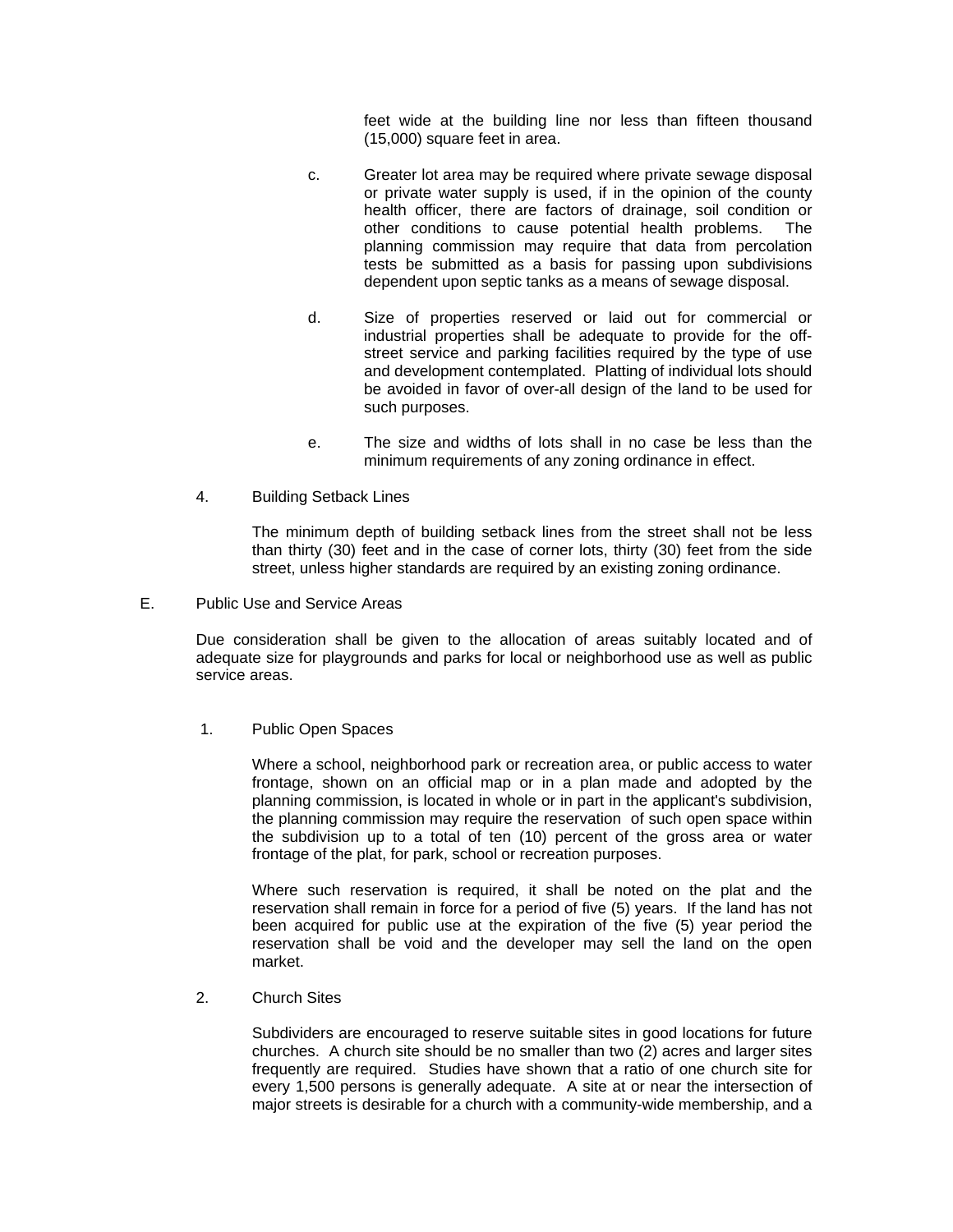site located centrally in a neighborhood on a collector street is suitable for a church serving a more concentrated congregation.

- 3. Easements
	- a. Utility Easement

 Except where alleys are permitted for the purpose, the planning commission may require easements, not exceeding six (6) feet in width, on each side of a common rear lot line and along side lot lines for poles, wires, conduits, storm and sanitary sewers, gas, water and heat mains, or other utility lines. Easements of the same or greater width may be required along the lines of or across lots, where necessary for the extension of existing or planned utilities. Within this easement no permanent physical facilities shall be erected.

b. Drainage Easement

 Where a subdivision is traversed by a water course, drainage canal or stream, there shall be provided a storm water easement or drainage right-of-way along side for the purpose of widening, deepening, relocating, improving, or protecting such drainage channels.

c. Shared Easement

To accommodate shared traffic between adjacent commercial lots, shared easements are encouraged. These easements should be a minimum of twenty (20) feet in width. Commercial lots created through the subdivision process may front on said easement without frontage on a public street provided the following conditions exist.

- i. The easement is shown on a plat, recorded in the office of the Tipton County Register of Deeds either prior to, or concurrently with the platting of lots being served by said easement.
- ii. In approving commercial shared easements, the planning staff shall consider such factors as circulation, access, ingress and egress, parking, as well as maintenance of yard area and other zoning requirements of any lot(s) affected by said easement.
- iii. The development of the parcels involved in the easement agreement shall have been approved by the Planning Commission through the appropriate site plan review process.
- F. Large Tracts or Parcels

 All subdivision proposals that are within a flood hazard area greater than 5 lots or 5 acres, whichever is the lesser, shall include within such proposal base flood elevation data as certified by a licensed engineer.

 When land is subdivided into larger parcels than ordinary building lots, such parcels shall be arranged so as to allow for the opening of streets in the future and for logical further subdivision.

### G. Group Housing Developments

 A comprehensive group housing development, including the large-scale construction of housing units together with necessary drives and ways of access, may be approved by the planning commission, although the design of the project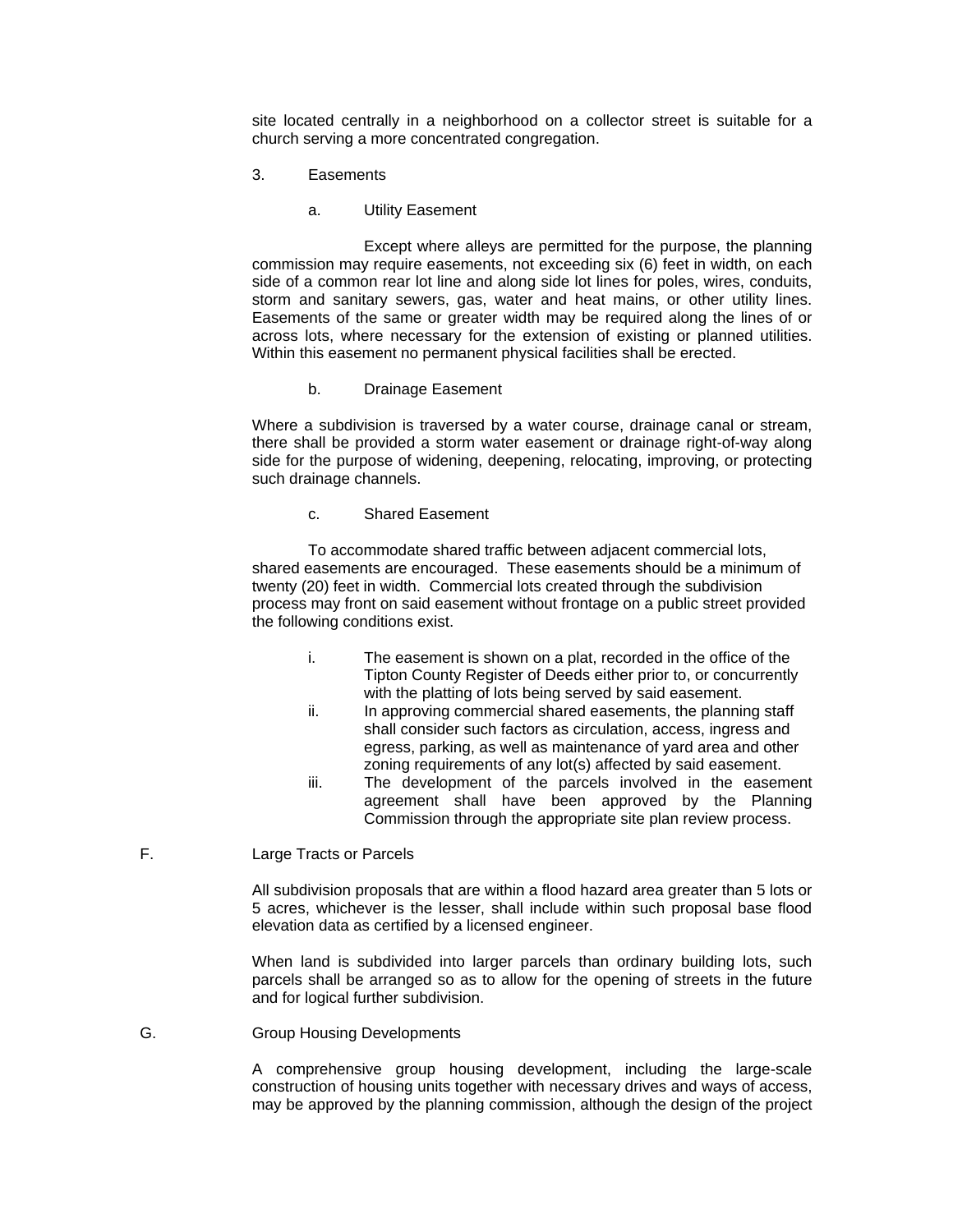does not include standard street, lot and subdivision arrangements, if departure from the foregoing standards can be made without destroying their intent.

H. Accuracy

 All boundary traverses shall close to an accuracy of at least one (1) part in five thousand (5,000). All dimensions shall be shown to the nearest one tenth (1/10) of a foot and all angles to the nearest minute of degree.

I. Variances

 Where the subdivider can show that a provision of these standards would cause unnecessary hardship if strictly adhered to and where, because of topographical or other conditions peculiar to the site, in the opinion of the planning commission a departure may be made without destroying the intent of such provisions, the planning commission may authorize a variance. Any variance thus authorized is to be stated in the minutes of the planning commission with the reasoning on which the departure was justified set forth in writing.

J. Restrictive Covenants

 The subdivider shall confer with the planning commission regarding the type and character of development that will be permitted in the subdivision. The subdivider should decide on certain minimum restrictions to be placed upon the property to prevent the construction of substandard buildings, control the type of structure or the use of the lots, which, unless so controlled, would clearly depreciate the character and value of the proposed subdivision and of adjoining property. Such restrictions shall be made a part of the plats presented to the commission and shall be lettered upon the face of the plat where possible.

K. Zoning and Other Regulations

 No final plat of land within the force and effect of an existing zoning ordinance shall be approved unless it conforms to such ordinance.

 Whenever there is a discrepancy between minimum standards or dimensions noted herein and those contained in zoning regulations, building codes, or other official regulations, the highest standard shall apply.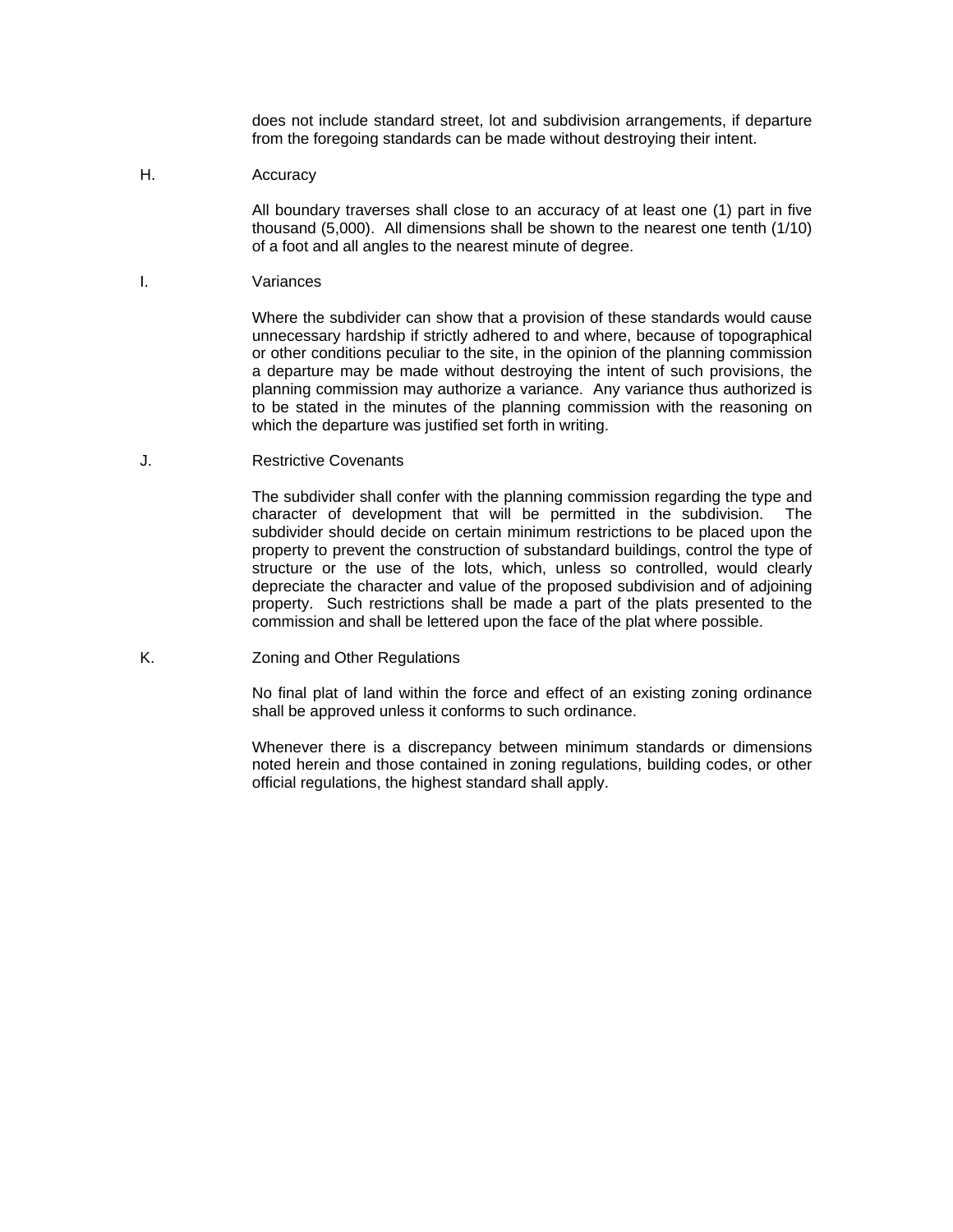### ARTICLE V: DEVELOPMENT PREREQUISITE TO FINAL APPROVAL

A perfectly prepared and recorded subdivision or plat means little to a prospective lot buyer until he can see actual physical transformation of raw acreage into lots suitable for building purposes and human habitation. The following tangible improvements are required before final plat approval in order to assure the physical reality of a subdivision which approval and recordation will establish legally.

### A. Required Improvements

 Every subdivision developer shall be responsible for the installation of improvements in accordance with the specifications listed below:

- 1. Monuments
	- a. Concrete monuments four (4) inches in diameter or square, three (3) feet long, with a flat top, shall be set at all street corners, at all points where the street lines intersect the exterior boundaries of the subdivision and at angle points and points of curve in each street. The top of each monument shall have an indented cross to identify the location properly and shall be set flush with the finished grade.
	- b. All other lot corners shall be marked with a metal pipe not less than three-fourths (3/4) inches in diameter and twenty-four (24) inches long and driven so as to be flush with the finished grade.
- 2. Grading

 All streets, roads and alleys shall be graded to their full width by the subdivider so that pavements and sidewalks can be constructed on the same level plane. Due to special topographical conditions, deviations from above will be allowed only with special approval of the planning commission.

- a. Preparation. Before grading is started, the entire right-of-way area shall be first cleared of all stumps, roots, brush and other objectionable materials and of all trees not intended for preservation.
- b. Cuts. All tree stumps, boulders and other obstructions shall be removed to a depth of two (2) feet below the subgrade. Rock, when encountered, shall be scarified to a depth of twelve (12) inches below the subgrade.
- c. Fill. All suitable material from roadway cuts may be used in the construction of fills, approaches, or at other places needed. Excess materials, including organic materials, soft clays, etc., shall be removed from the development site. The fill shall be spread in layers not to exceed twelve (12) inches loose, and then compacted. The filling of utility trenches and other places not accessible to a roller shall be mechanically tamped, but where water is used to assist compaction the water content shall not exceed the optimum of moisture.
- 3. Storm Drainage.

 An adequate drainage system, including necessary open ditches, pipes, culverts, intersectional drains, drop inlets, bridges, etc., shall be provided for the proper drainage of all surface water.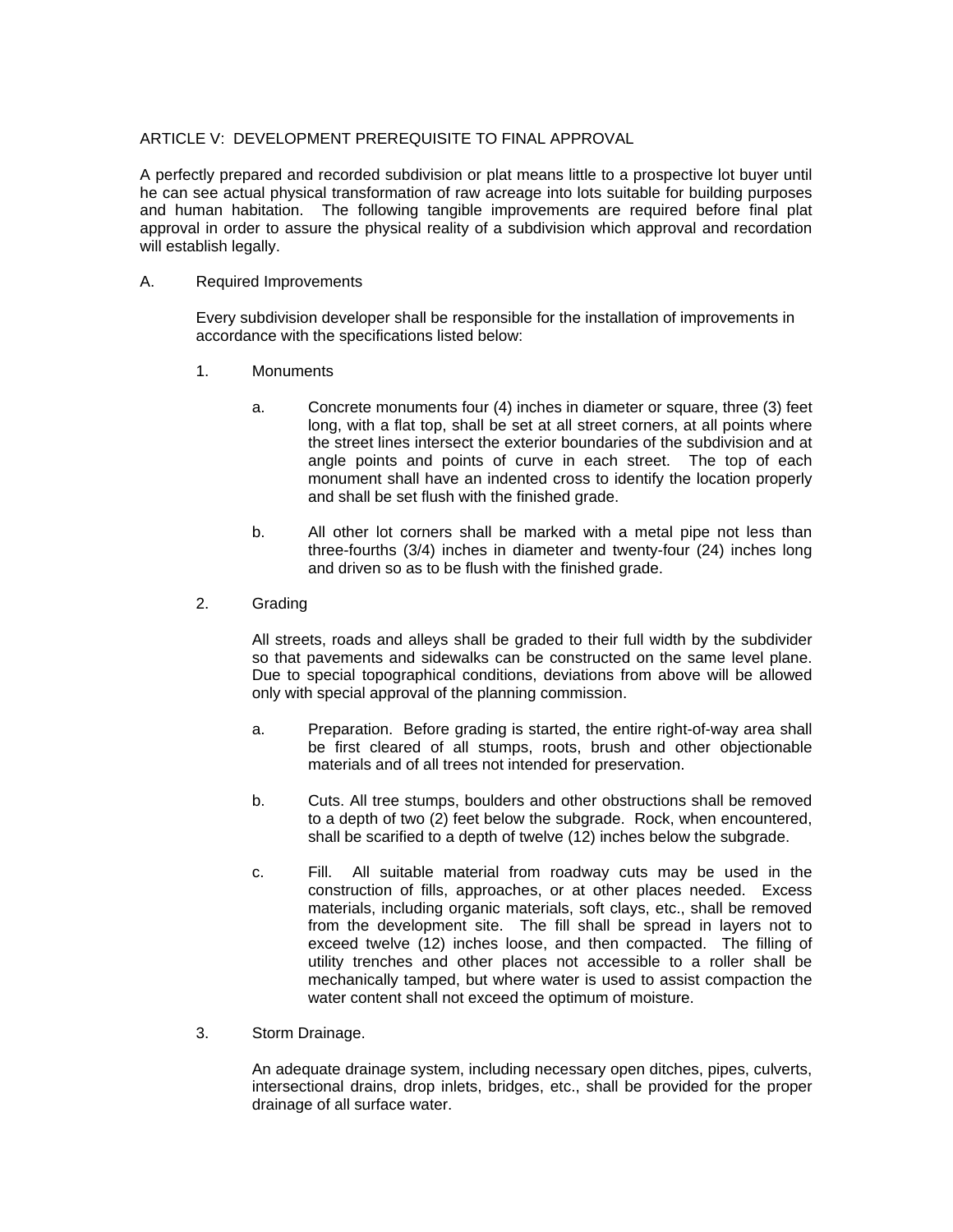Cross drains shall be provided to accommodate all natural water flow, and shall be of sufficient length to permit a full width roadway and the required slopes. The size openings to be provided shall be determined by Talbot's formula, but in no case shall the pipe be less than eight (8) inches.

 Cross drains shall be built on straight line and grade and shall be laid on a firm base but not on rock. Pipes shall be laid with the spigot end pointing in the direction of the flow and the ends fitted and matched to provide tight joints and a smooth uniform invert. They shall be placed at a sufficient depth below the roadbed to avoid dangerous pressure of impact, and in no case shall the top of the pipe be less than one (1) foot below the road bed.

4. Roadway Surfacing

 After preparation of the subgrade, the roadbed shall be surfaced with material required by local standards, but of no lower classification than six (6) inches of compacted chert or gravel.

5. Minimum Pavement Widths

 Due to the diversity of development in the planning region, ranging from sparsely populated agricultural areas to the densely populated urban areas, required pavement width will necessarily vary with the character of building development and the amount of traffic encountered. Minimum pavement widths shall be as follows:

- a. Rural Streets................................24 feet Where the average lot size is two (2) acres or more and where conditions are such as to discourage high speeds, non-local traffic and/or street parking.
- b. Minor Residential Streets....................28 feet Most minor streets in residential development or rural roads involving parking and/or considerable traffic.
- c. Collector Streets.............................36 feet Including minor streets which in the opinion of the planning commission will involve sufficient traffic and/or parking to justify such width.
- d. Arterial Streets and Highways.....as may be required.
- 6. Curbs and Gutters

 The planning commission reserves the right to require installation of sidewalks, i.e. paved and drained walkways, where the safety of pedestrians and children at play demand them.

 Sidewalks will normally be required in business areas, along major streets and in the vicinity of schools sites. When required, sidewalks will be located so that walls, hedges or other plantings placed on the property line will not interfere with pedestrians.

8. Permanent Easements, Vehicular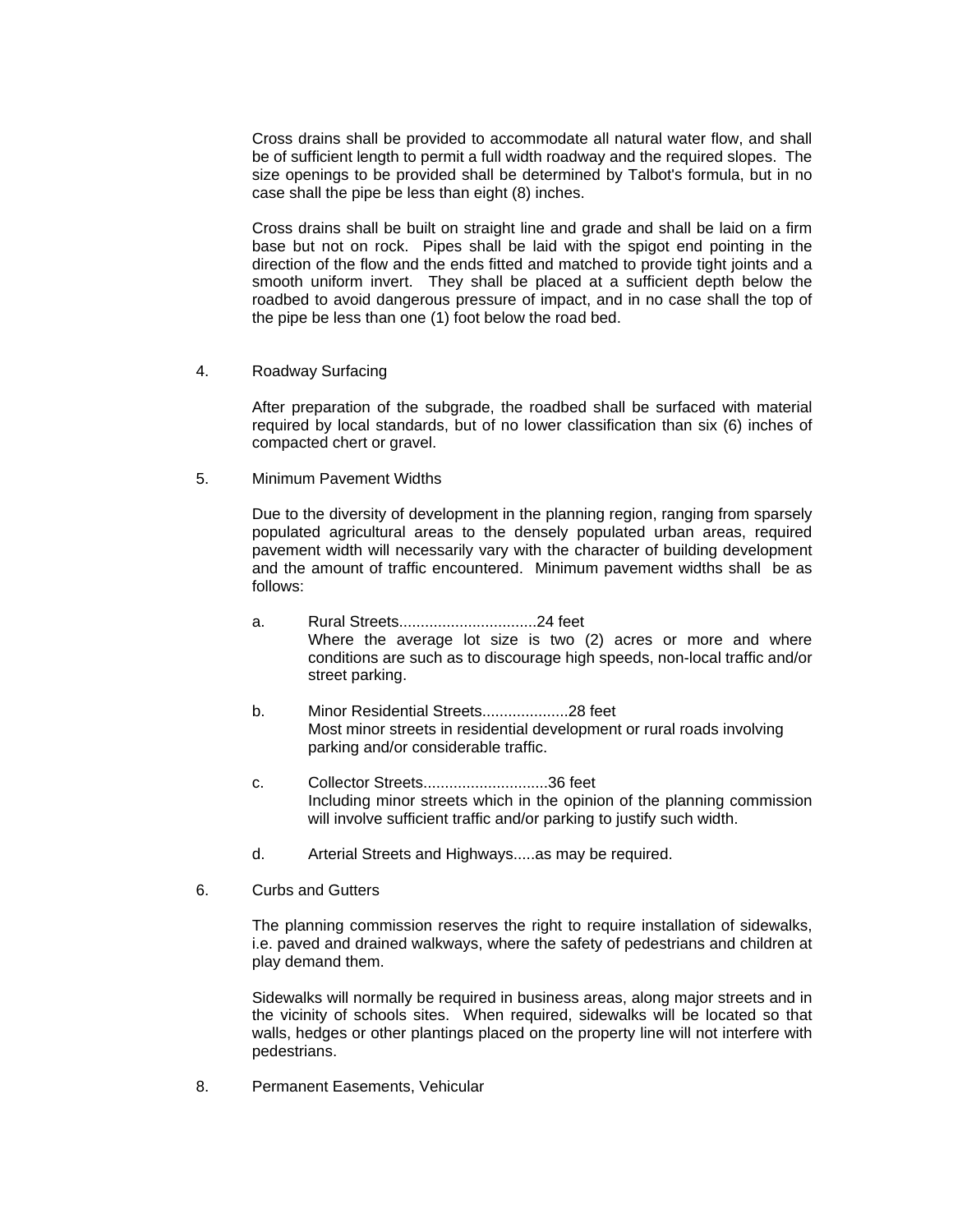A permanent vehicular easement may be permitted under certain conditions. These easements shall meet the following minimum requirements and any special conditions attached by the Planning Commission, and the requirements and special conditions for the easement shall be placed on the final plat for recording:

- a. A permanent easement shall be of a required width of no less than fifty (50) feet; however, the Planning Commission may require greater widths if necessary to meet special conditions present on a plat.
- b. A permanent easement providing legal access to more than one lot shall be improved to meet the road construction standards established in Articles III and IV of these regulations.
- c. Permanent easement improvements shall be maintained by the developer/owner or by a legally established home owners association or other similar group approved by the Planning Commission. The legal documents establishing the easement shall be submitted with the final plat for review and approval and shall be recorded with the final plat.
- d. If, at any future date, a permanent easement is submitted for acceptance as a public street or road, it shall be submitted to the Planning Commission for approval. In considering the easement for approval as a public street or road, the Planning Commission shall require the improvements to the easement to meet the minimum street construction standards in effect at the time the request for public acceptance is made.
- e. A building permit may be issued for a building to be located on a recorded lot of record as of 4-21-87, which lot fronts on a permanent easement with access to an existing public street or road; provided, however, that any future subdivision of said lot shall be subject to these provisions.
- 9. Installation of Utilities

 After grading is completed and approved and before any base is applied, all of the underground work -- water mains, gas mains, etc., and all service connections--shall be installed completely and approved throughout the length of the road and across the flat section. All driveways for houses to be built by the developer shall be cut and drained.

 If a subdivision proposal or other proposed development is in a flood prone area, any such proposals shall be reviewed to assure that (a) all such proposals are consistent with the need to minimize flood damage within the flood-prone area, (b) all public utilities and facilities such as sewer, gas, electrical and water systems are located and constructed to minimize or eliminate flood damage, and (c) adequate drainage is provided to reduce exposure to flood hazards.

10. Water Supply System

 Water mains properly connected with the community water supply system or with an alternate supply approved by the county health officer shall be constructed in such a manner as to serve adequately all lots shown on the subdivision plat for domestic use and for fire protection.

 The size of water mains, the location and types of valves and hydrants, the amount of soil cover over the pipes or other features of the installation shall be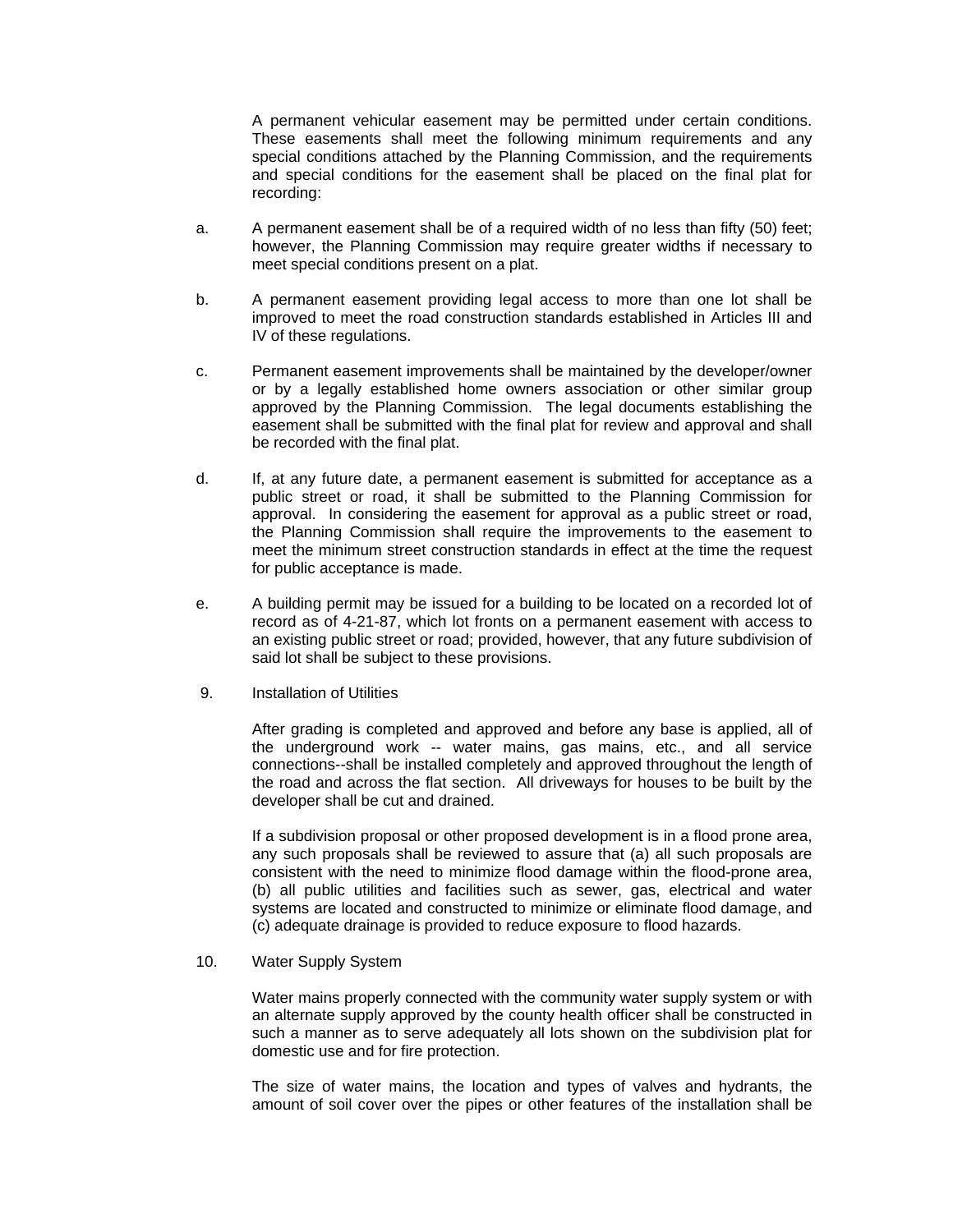approved by the planning commission and shall conform with accepted standards of good practice for municipal water systems.

 All private water supplies and methods of water procurement must meet the requirements of the local or county health authorities. It shall be written across the face of the final plat and made a part of all deeds that the local or county health officer must inspect and approve the private water supply system before and after installation in order to assure public health protection through the observance of safe, private water supply standards.

 All new and replacement water supply systems shall be designed to minimize or eliminate infiltration of flood waters into the systems.

11. Sanitary Sewers

 When located within the service area of a public sewage system, sanitary sewers shall be installed in such a manner as to serve adequately all lots with connection to the public system.

 When lots cannot be economically connected with a sewerage system, they must contain adequate area for the installation of approved septic tank and disposal fields and must be approved in writing by the county or local health officer.

 All private sewage disposal systems must meet minimum standards of the local or county health authorities. It shall be written across the face of the final plat and made a part of all deeds that the local or county health officer shall inspect and approve all private disposal system before and after installation to insure protection of the public health.

 All new and replacement sanitary sewage systems shall be designed to minimize or eliminate infiltration of flood waters into the systems and discharges from the systems into flood waters. On-site waste disposal systems shall be located to avoid impairment to them or contamination from them during flooding.

### B. Recommended Improvements

Although not required by these regulations, the planting of street trees is considered a duty of the subdivider as well as good business practice.

Street trees are a protection against excessive heat and glare and enhance the attractiveness and value of abutting property. The planning commission will advise the subdivider on location of trees and species to use under varying conditions.

It is recommended that trees be planted inside the property lines where they are less subject to injury, decrease the chance of motor accidents and enjoy more favorable conditions for growth. If trees are to be planted within a planting strip in the right-of-way, their proposed locations and species to be used must be submitted for the planning commission's approval since the public inherits the care and maintenance of such trees.

#### C. Guarantees in Lieu of Completed Improvements

No final subdivision plat shall be approved by the Planning Commission or accepted for record by the County Register of Deeds until the improvements listed shall be constructed in satisfactory manner and approved by the local approving agent, or in lieu of such prior construction, the Planning Commission may accept a cash or corporate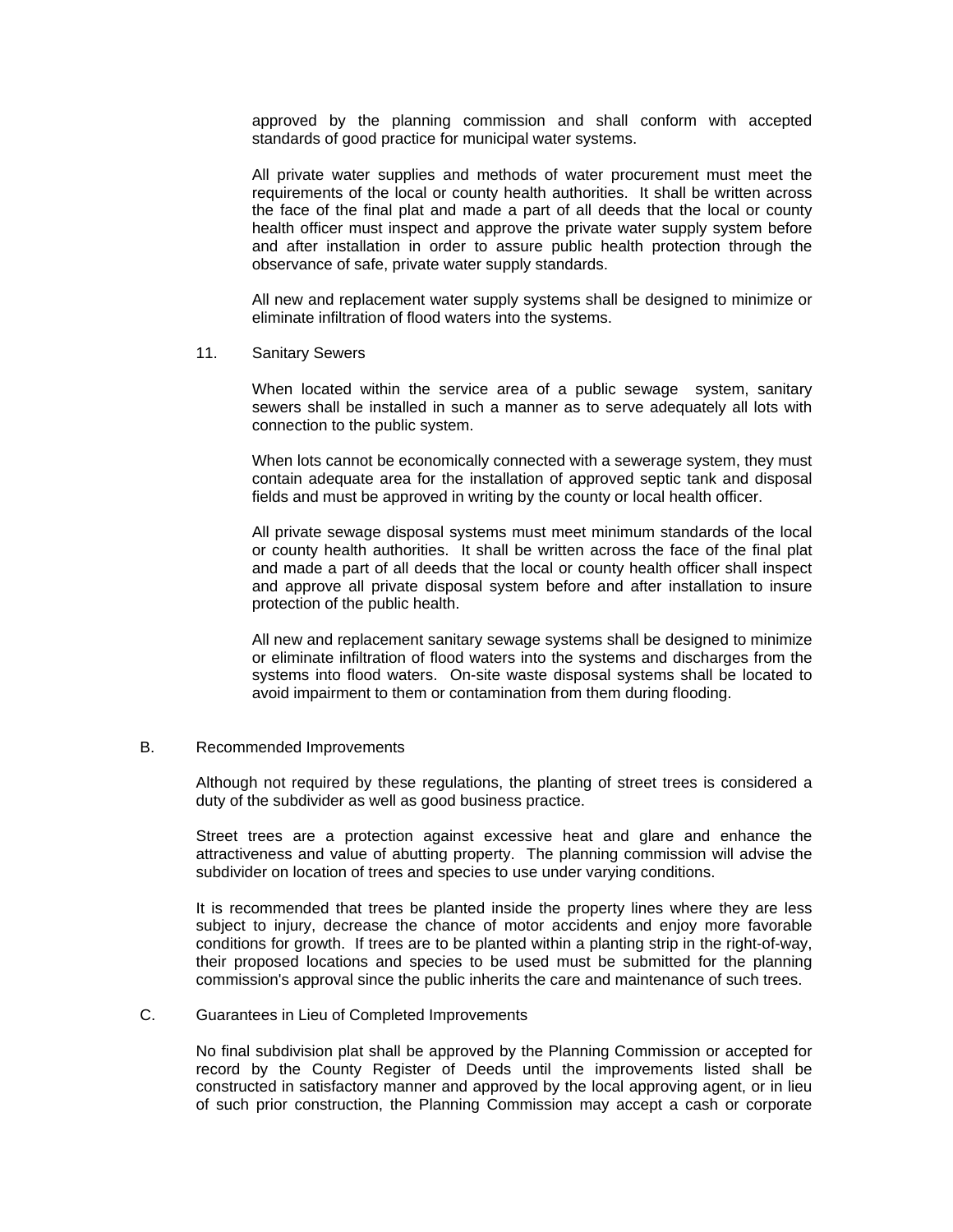bond in an amount equal to the estimated cost of installation of the required improvements along with a schedule of when the improvements will be completed, whereby improvements may be made and utilities installed without cost to the city or county in the event of default of the subdivider.

### ARTICLE VI. ENFORCEMENT AND PENALTIES FOR VIOLATIONS

The enforcement of these regulations and penalties for the unapproved recordation or transfer of land is provided by state law in the authority granted by public acts of the State of Tennessee.

#### A. Enforcement

- 1. No plat or plan of a subdivision of land into two or more lots located within the planning region shall be admitted to the land records of the county or received or recorded by the Tipton County Registrar of Deeds until said plat or plan has received final approval in writing by the planning commission as provided in Section 13-4-302 and 13-3-402 of the Tennessee Code Annotated.
- 2. No board, public officer or authority shall light any road, lay or authorize the laying of water mains or sewers, or the construction of other facilities or utilities in any road located within the planning region unless such road shall have been accepted, opened or otherwise received the legal status of a public road prior to the adoption of these regulations, or unless such road corresponds in its location and lines to a road shown on a subdivision plat approved by the planning commission, or on a road plan made and adopted by the commission, as provided in Sections 13-4-307 and 13-4-306, Tennessee Code Annotated.

#### B. Penalties

- 1. No county register shall receive, file or record a plat of a subdivision within the planning region without the approval of the planning commission as required in Section 13-4-302 and 13-3-402, Tennessee Code Annotated, and any county register so doing shall be deemed guilty of a misdemeanor, punishable as other misdemeanors as provided by law.
- 2. Section 13-3-410, Tennessee Code Annotated provides: "That whoever, being the owner or agent of the owner of any land, transfers or sells or agrees to sell or negotiates to sell such land by reference to or exhibition of or by other use of a plat of subdivision of such land without having submitted a plat of such subdivision to the regional planning commission and obtained its approval as required by this Act and before such plat be recorded in the office of the appropriate county registrar, shall be deemed guilty of a misdemeanor, punishable as other misdemeanors as provided by law; and the description by metes and bounds in the instrument of transfer or other document used in the process of selling or transferring shall not exempt the transaction from such penalties. Provided, however, said owner or agent of any land may sell, transfer or agree to sell any lot or lots shown on a plan having been given tentative approval by said regional planning commission; and provided, further, said owner or agent post bond in form and amount and with conditions and surety satisfactory to said regional planning commission, providing for and securing to the public the actual construction and installation of such improvements and utilities within a period specified by the commission and expressed in the bond. The county through its county attorney, or other official designated by the Quarterly County Court, may enjoin such transfer or sale or agreement by action or injunction."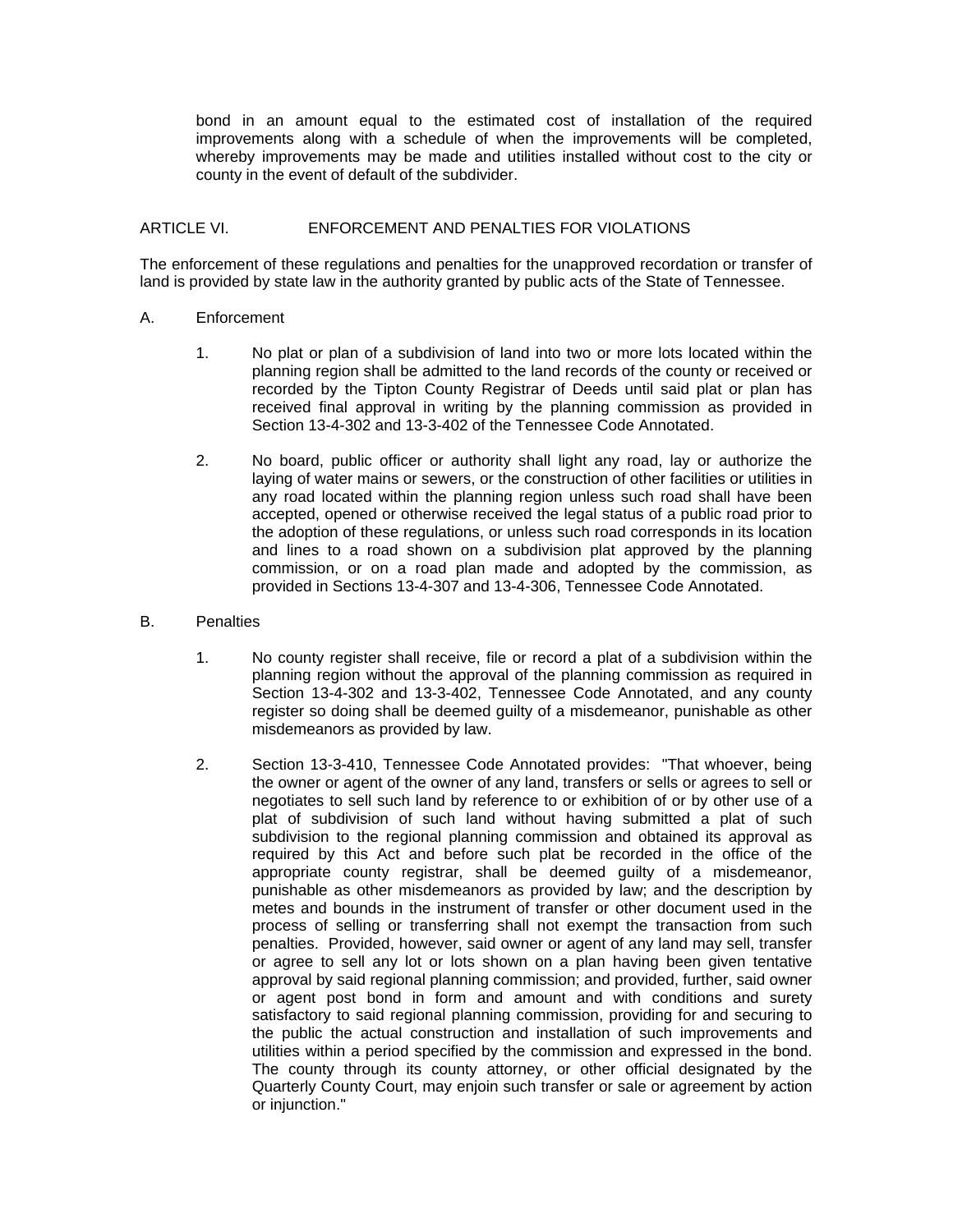- 3. Within a municipality, the solicitor or other official designated by its chief legislative body, may enjoin unapproved transfer or sale of property by action or injunction as provided in Section 13-3-406, Tennessee Code Annotated.
- 4. Any building or structure erected or to be erected in violation of the subdivision regulations shall be deemed an unlawful building or structure and the building commissioner or the county attorney or other official designated by the Quarterly County Court may bring action to enjoin such erection or cause it to be vacated or removed as provided in Section 13-4-308 and 13-3-411, Tennessee Code Annotated.

### ARTICLE VII: ADOPTION AND EFFECTIVE DATE

- A. Before adoption of these subdivision regulations or any amendment therefore, a public hearing thereon shall be held by the planning commission; fifteen (15) days notice of the time and place of which shall be given by one publication in a newspaper of general circulation in the county lying wholly or partly in the planning region.
- B. These rules and regulations shall be in full force and effect from and after their adoption and effective date.

| Adopted:   |  |
|------------|--|
| Effective: |  |
| Amended:   |  |
| Amended:   |  |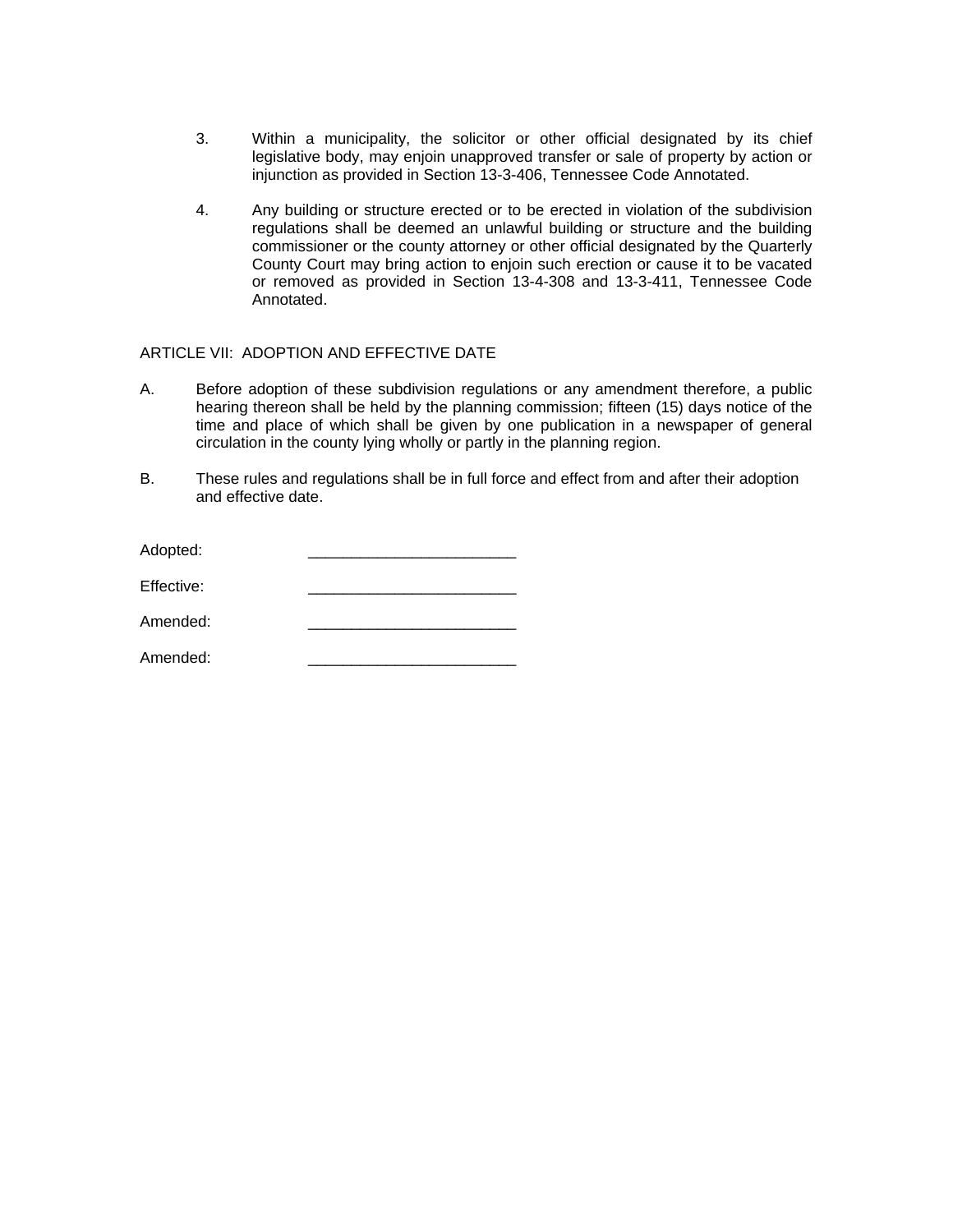### A P P E N D I C E S

### SUGGESTED STEPS FOR A DEVELOPER OF A SUBDIVISION

Confer with the Planning Commission and its staff representative to become thoroughly familiar with the subdivision requirements, the major street plan and other public improvements which might affect the area to be subdivided.

Have preliminary sketch plat prepared by a reputable engineer or surveyor.

Discuss preliminary plat with staff representative. This preapplication review by a trained land planner may save the subdivider time and costly revisions as well as possible savings through better design.

Submit required copies of the sketch plat to the Planning Commission for preliminary approval in advance of its regular monthly meeting.

See city engineer or designated approving agent(s) for street and utility specifications; contact city or county health officials for septic tank specifications if public sewers are not available.

WHEN PRELIMINARY APPROVAL HAS BEEN GRANTED:

Develop subdivision according to preliminary plat and required modifications, if any. Install improvements.

Obtain certificates from street and health officials certifying that improvements have been made or that a performance bond has been posted.

Prepare final plat.

Submit final plat to the Planning Commission for approval. When approved, the Planning Commission Secretary will sign the certificate of approval for recording.

The subdivider now records the plat with the county register's office. He is now ready to sell his lots.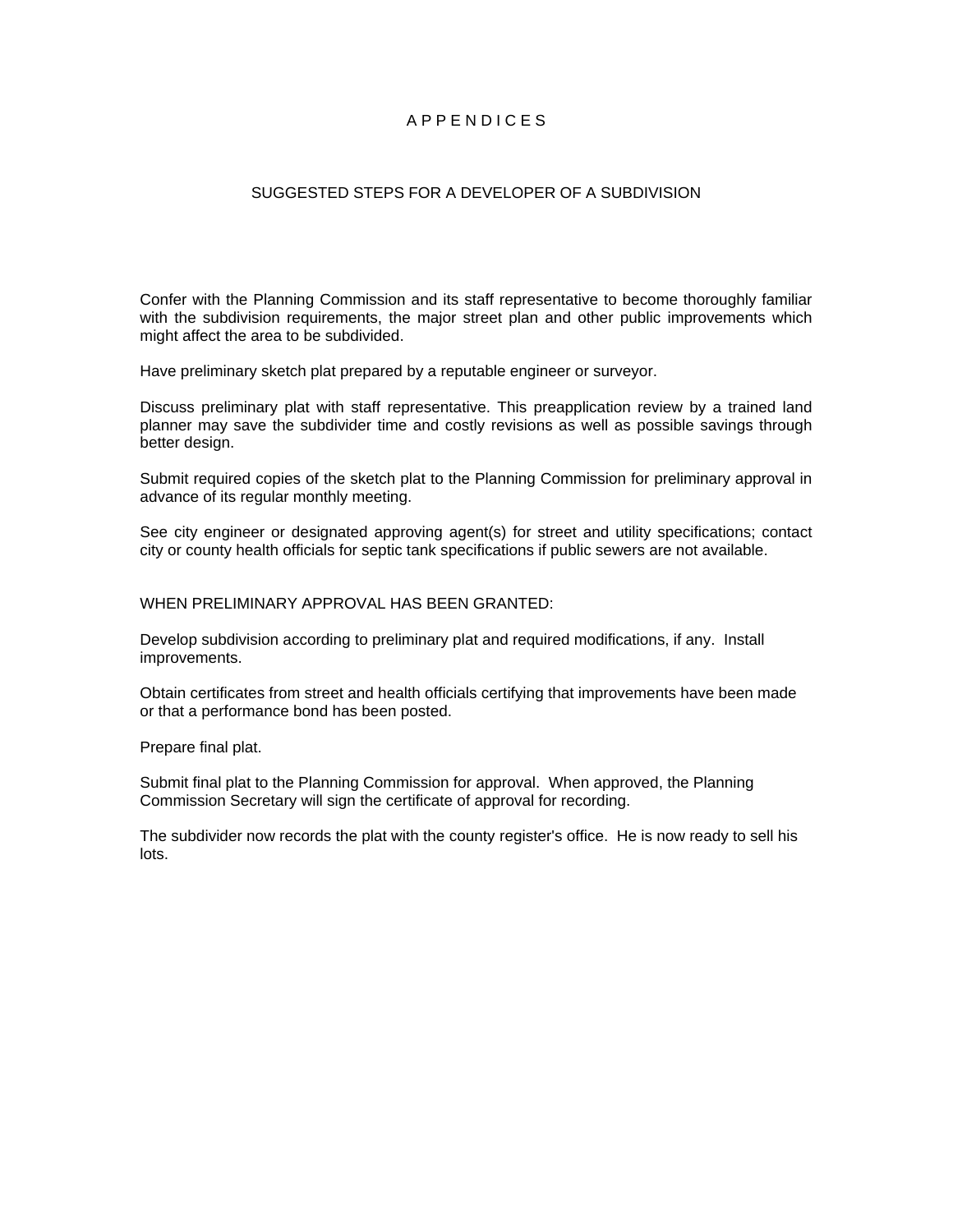### SUBDIVISION RECORD

### PRELIMINARY PLAT

|                          |                                                                           | Date submitted for preliminary approval________________________.                  |  |
|--------------------------|---------------------------------------------------------------------------|-----------------------------------------------------------------------------------|--|
| <b>Check List</b>        |                                                                           |                                                                                   |  |
|                          |                                                                           | Copies submitted as required prior to meeting.                                    |  |
| $\overline{\phantom{a}}$ | Drawn to required scale.                                                  |                                                                                   |  |
| $\overline{\phantom{a}}$ | Approval of County Environmentalist, if necessary.                        |                                                                                   |  |
| $\overline{\phantom{a}}$ | Name, location, owner and surveyor.                                       |                                                                                   |  |
|                          | Date, north point and graphic scale.                                      |                                                                                   |  |
|                          | Location of all existing physical features on land and nearby properties. |                                                                                   |  |
|                          |                                                                           | Names of adjoining property owners and/or subdivisions.                           |  |
|                          | Plans of proposed utility layouts.                                        |                                                                                   |  |
|                          | reservations, lot lines, etc.                                             | Names, locations and dimensions of proposed streets, alleys, easements, parks and |  |
|                          |                                                                           | Profiles of all streets at required scales.                                       |  |
|                          |                                                                           | Contours at not more than 5' intervals.                                           |  |
|                          | Acreage of land to be subdivided.                                         |                                                                                   |  |
|                          |                                                                           | Conforms to general requirements and minimum standards of design.                 |  |
|                          | date                                                                      | Approved __________________________________ to proceed to final plat.             |  |
|                          |                                                                           |                                                                                   |  |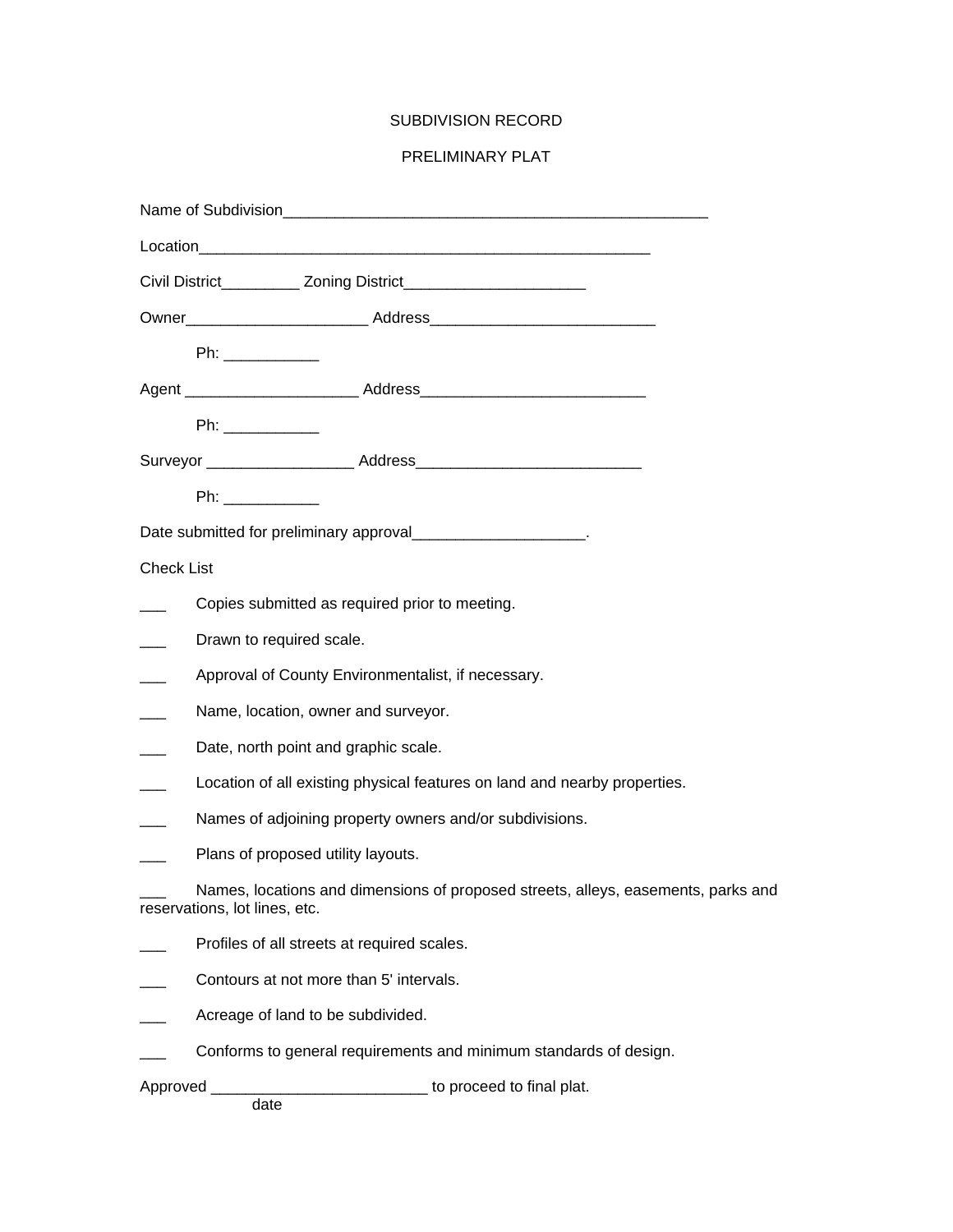Subject to following modifications:

|  | For following reasons: |
|--|------------------------|
|  |                        |
|  |                        |
|  |                        |
|  |                        |
|  |                        |

Secretary of Planning Commission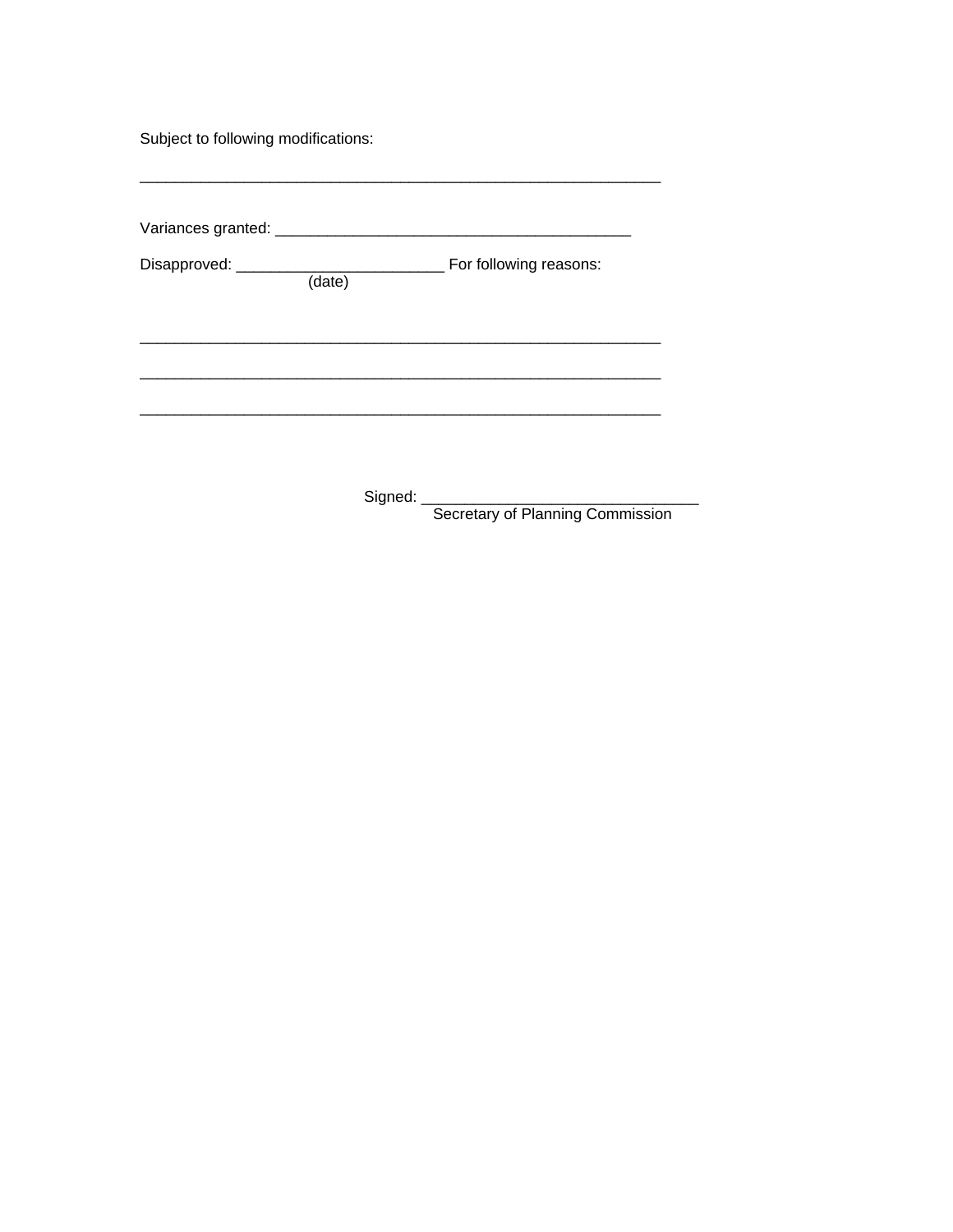### SUBDIVISION RECORD

### FINAL PLAT

| Civil District ______________ Zoning District _____________                                                                      |
|----------------------------------------------------------------------------------------------------------------------------------|
|                                                                                                                                  |
| <b>Philippines</b>                                                                                                               |
| Preliminary approval granted: ______________ Submitted for FINAL<br>(date)                                                       |
| approval _________________.<br>(date)                                                                                            |
| <b>Check List</b>                                                                                                                |
| Submitted within specified time from preliminary approval.                                                                       |
| Copies submitted as required prior to meeting.                                                                                   |
| Drawn to a scale of ______ equals ______ on sheets<br>in.<br>ft.<br>not larger than $\_\_\_\_\_\$ x $\_\_\_\_\$ .                |
| Date, true north point, graphic scale, name and location of subdivision.                                                         |
| Reservations, easements or other non-residential areas.                                                                          |
| Bearings of property lines and sufficient engineering data to locate all lines including radii,<br>angles and tangent distances. |
| Dimensions to the nearest 100th of a foot and angles to the nearest minute.                                                      |
| Lot lines, alleys, building setback lines.                                                                                       |
| Lines/names of all streets and roads.                                                                                            |
| Location and description of monuments.                                                                                           |
| Lots numbered in numerical order.                                                                                                |
| Names, locations of adjoining properties.                                                                                        |
| Certificate of ownership and dedication.                                                                                         |
| Certificate of Accuracy.                                                                                                         |
| Certificate of Approval of Water and Sewerage Systems.                                                                           |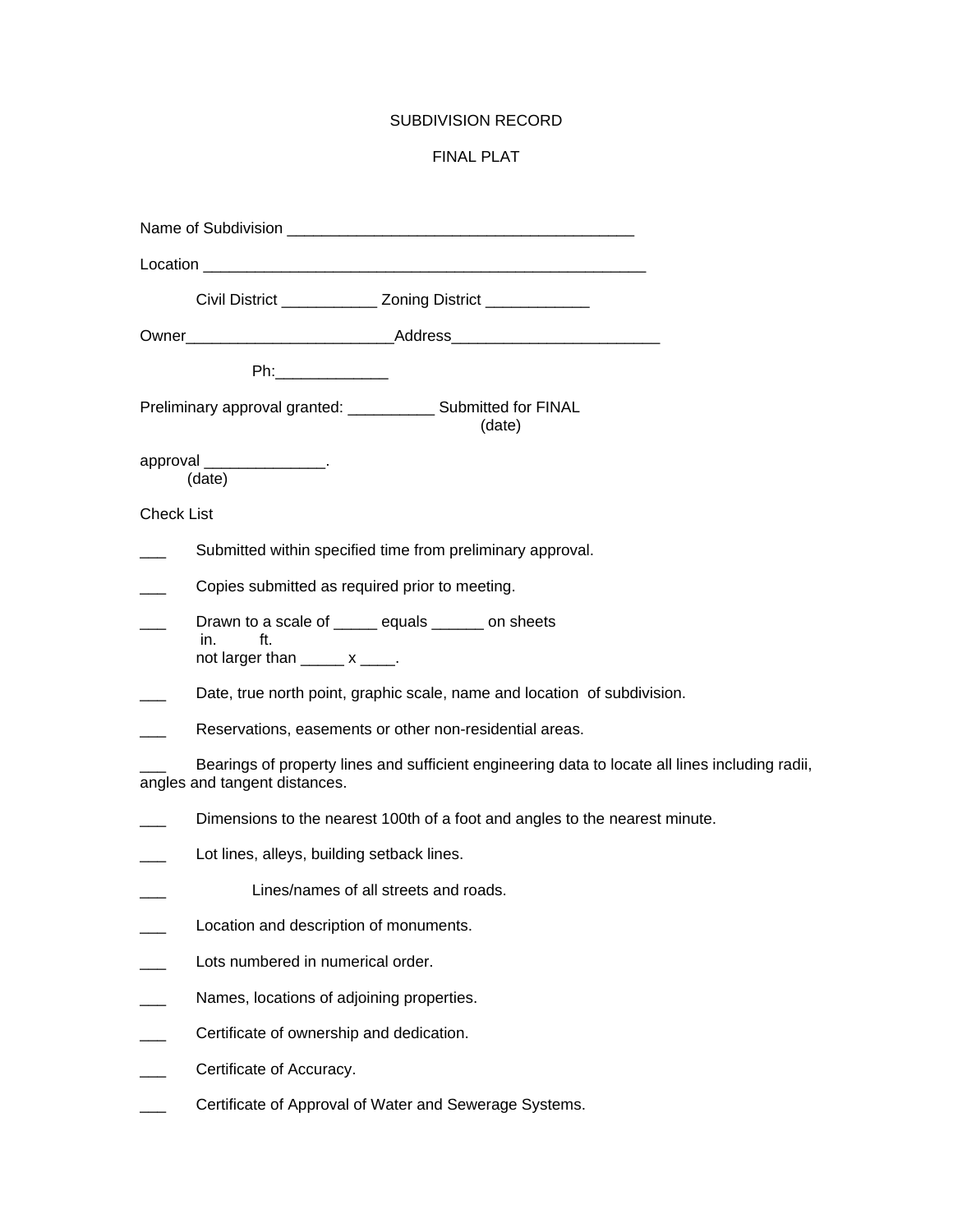Certificate of Approval for Recording.

 $\overline{\phantom{a}}$  .

- Proposed deed restrictions if not a zoned area.
- Conforms to General requirements and Minimum Standards of Design.
- Required physical improvements have been made or bond posted in the amount of \$

Approved for Recording \_\_\_\_\_\_\_\_\_\_\_\_\_\_\_\_\_\_\_\_\_\_\_\_\_\_\_\_\_\_\_\_\_\_\_.

Variance granted:\_\_\_\_\_\_\_\_\_\_\_\_\_\_\_\_\_\_\_\_\_\_\_\_\_\_\_\_\_\_\_\_\_\_\_\_\_\_\_\_\_.

\_\_\_\_\_\_\_\_\_\_\_\_\_\_\_\_\_\_\_\_\_\_\_\_\_\_\_\_\_\_\_\_\_\_\_\_\_\_\_\_\_\_\_\_\_\_\_\_\_\_\_\_\_\_\_\_\_\_\_

Disapproved: \_\_\_\_\_\_\_\_\_\_\_\_\_\_\_\_\_\_\_\_\_\_\_\_ for the following reasons: (date)

Signed: \_\_\_\_\_\_\_\_\_\_\_\_\_\_\_\_\_\_\_\_\_\_

Secretary of the Planning Commission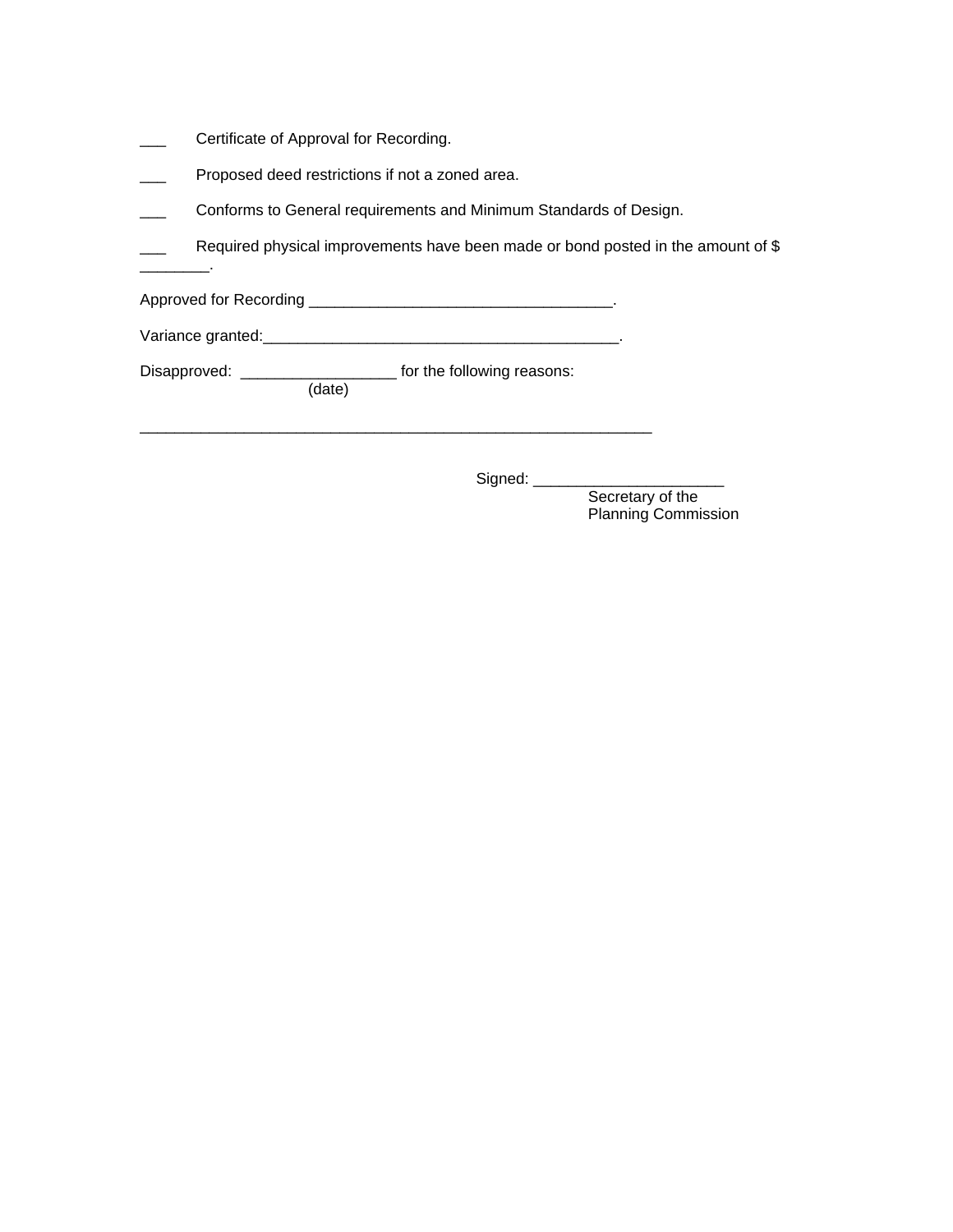### SUGGESTED FORMS FOR FINAL PLAT CERTIFICATION

Many communities have successfully used rubber stamps to affix the following forms on the original plat.

Form 1 CERTIFICATE OF OWNERSHIP AND DEDICATION

 I (we) hereby certify that I am (we are) the owner(s) of the property shown and described hereon and that I (we) hereby adopt this plan of subdivision with my (our) free consent, establish the minimum building restriction lines and dedicate all streets, alleys, walks, parks and other open spaces to public or private use as noted.

 $\Box$  denote the  $\Box$  denote  $\Box$  denote  $\Box$ 

 \_\_\_\_\_\_\_\_\_\_\_\_\_\_\_\_\_\_\_\_ **Contract Contract Contract Contract Contract Contract Contract Contract Contract Contract Contract Contract Contract Contract Contract Contract Contract Contract Contract Contract Contract Contract Contract Contract Contr** 

 \_\_\_\_\_\_\_\_\_\_\_\_\_\_\_\_\_\_\_\_ **Owner** Communication of the Communication of the Communication of the Communication of the Communication of the Communication of the Communication of the Communication of the Communication of the Communication of the Comm

Form 2 CERTIFICATE OF ACCURACY

 I hereby certify that the plan shown and described hereon is true and correct survey to the accuracy required by the Covington, Tennessee, Regional Planning Commission and that the monuments have been placed as shown hereon, to the specifications of the County Superintendent of Public Works or the City Director of Public Works.

> $\frac{19}{2}$ Date

 $\overline{\phantom{a}}$  , which is a set of the set of the set of the set of the set of the set of the set of the set of the set of the set of the set of the set of the set of the set of the set of the set of the set of the set of th Registered Engineer or Surveyor

Form 3 CERTIFICATION OF THE APPROVAL OF WATER AND SEWERAGE SYSTEMS

I hereby certify that the water supply and sewage disposal utility systems installed, or proposed for installation, in the subdivision plat entitled:

I fully meet the requirements of the Tennessee State Health Department and are hereby approved as shown.

Date

 $\overline{\phantom{a}}$  , which is a set of the set of the set of the set of the set of the set of the set of the set of the set of the set of the set of the set of the set of the set of the set of the set of the set of the set of th County Health Officer or his Authorized Representative/Director, Covington Public Works

Form 4 CERTIFICATION OF THE APPROVAL OF STREET AND UTILITIES

\_\_\_\_\_\_\_\_\_\_\_\_\_\_\_\_\_\_\_\_\_\_\_\_\_\_\_\_ 19 \_\_\_\_